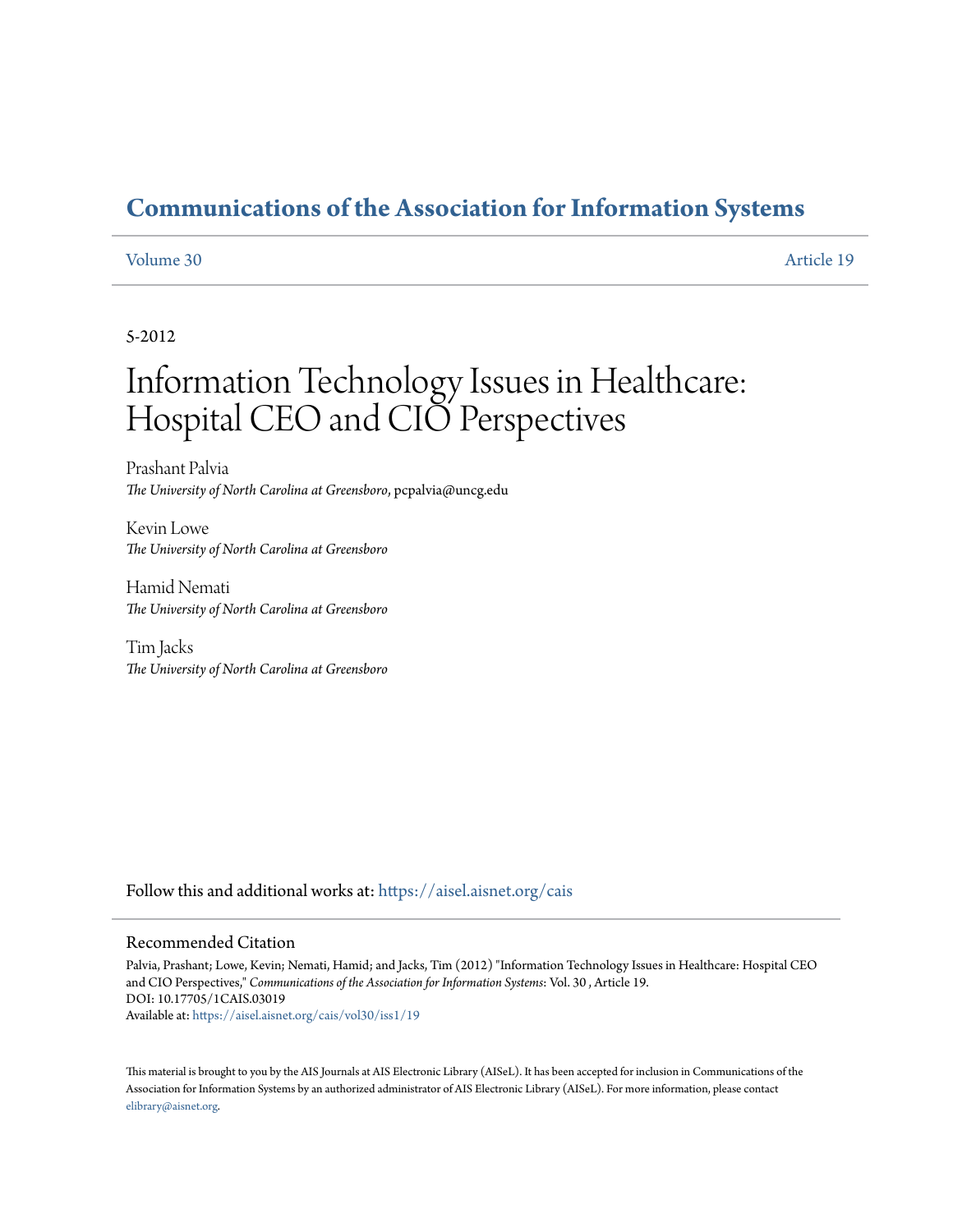# Communications of the Association<br>for Information Systems

### **Information Technology Issues in Healthcare: Hospital CEO and CIO Perspectives**

Prashant Palvia

*The University of North Carolina at Greensboro pcpalvia@uncg.edu*

Kevin Lowe

*The University of North Carolina at Greensboro*

Hamid Nemati *The University of North Carolina at Greensboro*

Tim Jacks *The University of North Carolina at Greensboro*

Abstract:

Healthcare Information Technology (HIT) is widely regarded as a key to improving the quality of healthcare in the United States and potentially reducing its cost. Yet, its implementation is a continuous challenge for the healthcare industry. In this article, we report the results of a survey distributed to CEOs and CIOs at 1400 U.S. hospitals regarding their perceptions of the key information technology (IT) issues in healthcare. Among the top ten issues, the implementation of electronic medical records is ranked the highest. Included in the top ten are issues related to: improving healthcare quality by the use of information technology; change management, privacy, security, and accuracy of electronic records; and decision support applications. While some differences existed, we found much similarity between the views of the CEOs and the CIOs with both groups being characterized as conservative and risk-averse in their entrepreneurial orientation. No major differences were observed between urban and rural hospitals, or large and small hospitals. Given the heightened interest in healthcare IT, these results have wide implications for many stakeholders in this burgeoning industry.

**Keywords:** healthcare, key IT issues, Healthcare Information Technology, IT management, EHR/EMR, U.S. hospitals, CEOs, CIOs

**Editor's Note**: The article was handled by the Department Editor for Information Systems and Healthcare.

Volume 30, Article 19, pp. 293-312, May 2012

The manuscript was received 3/11/2011 and was with the authors 8 months for 2 revisions.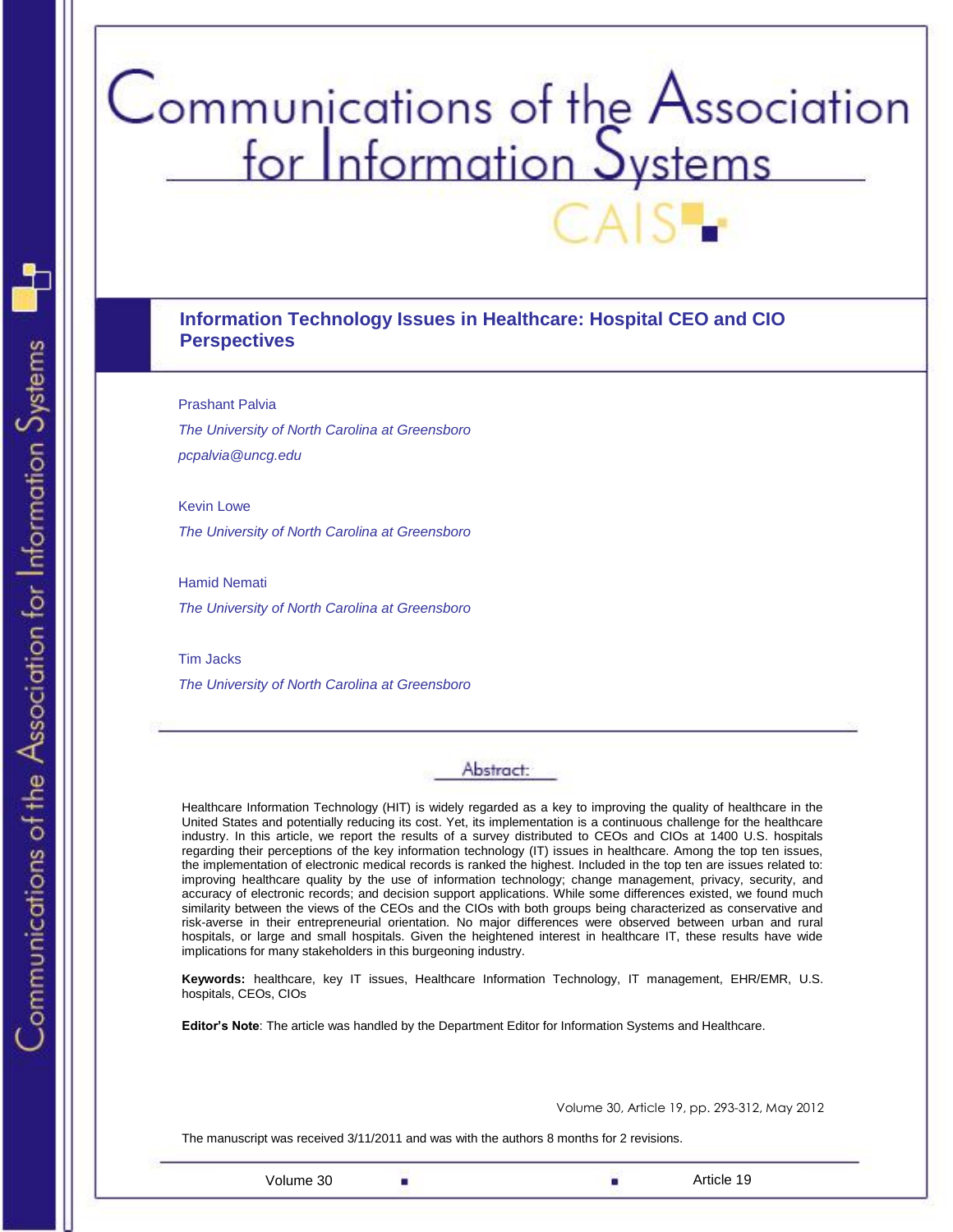

### **I. INTRODUCTION**

Healthcare Information Technology (IT) is widely asserted to be one of the means for improving the quality of healthcare and potentially reducing its cost in the United States [Chaudhry et al., 2006; Dey et al., 2007; Koshy, 2005]. A recent research study [Kutney-Lee and Kelly, 2011] suggests that the implementation of a basic  $EHR<sup>1</sup>$  may result in improved and more efficient nursing care, better care coordination, and patient safety. There is contrary evidence as well, e.g., Furukawa et al. [2010] found that EMR increases the cost of discharge by 6–10 percent and increases RN hours per patient. Recent U.S. administrations have emphasized the utilization of computers and information technology in streamlining healthcare and reducing its staggering costs in the United States where approximately 20 percent of expenditures are related to the storing, processing, and dissemination of information [Thompson and Dean, 2009]. While calls for electronic health records, e-prescribing and other forms of health IT improvements have been sounded for more than a decade (e.g., Medicare Part D legislation), only recently has that call been supported with substantial financial incentives. For example, President Barack Obama has proposed a massive effort to modernize healthcare by making all health records standardized and electronic. The American Recovery and Reinvestment Act (Stimulus Bill), signed by President Obama on February 17, 2009, includes billions of dollars for health information technology (HIT). Yet, the implementation of IT in healthcare has been a continuous challenge in the United States with EMR adoption remaining one of the most discussed topics in the area of healthcare IT [Hagland, 2007; Angst and Aggarwal, 2009]. As Hersh [2004] points out:

*Although the case for adoption of improved health care informatics appears quite compelling, significant barriers to its use remain …. These include cost, technical issues, system interoperability, concerns about privacy and confidentiality, and lack of a well-trained clinician informatics workforce to lead the process* (p. 2273).

While attention to the use of information technology (IT) in healthcare is accelerating, the United States is still in the early stages of achieving meaningful use of the technology. Consequently, various stakeholders such as hospitals, medical practices, physicians, and consumers face a myriad of issues and concerns related to IT in healthcare [Thompson and Dean, 2009]. In this article, we focus on one set of stakeholders: the hospitals, and report their key IT issues. Results are provided along several moderating variables, primarily CEOs/CIOs, and also urban/rural hospitals, and large/small hospitals. Our results include how organizational culture [White et al., 2003] and entrepreneurial orientation [Green et al., 2008] are associated with healthcare IT issue identification.

The key IT issues in American corporations have been periodically examined every three or four years since the early 1980s [Ball and Harris, 1982; Dickson et al., 1984]. For the past few years, they have been examined annually and are reported in the *MIS Quarterly Executive*. The latest key IS critical issues were reported for 2011 by Luftman and Ben-Zvi [2011]. Researchers have also identified critical issues within specific areas of information systems, e.g., knowledge management [Alavi and Leidner, 1999] and ERP implementation [Kumar et al., 2003]. However, these studies have focused primarily on manufacturing, finance, information technology, and service industries, to the virtual exclusion of healthcare. While there may be some similarities, it would be a stretch to equate healthcare IT issues to those in other industries, given the slow and late adoption of IT in healthcare, as well as numerous barriers including organizational culture, costs, technical issues, system interoperability, and concerns about privacy and confidentiality [Angst and Aggarwal, 2009; Baker et al., 2008; Hersh, 2004].

In spite of federal financial incentives for implementation of electronic health records through the American Recovery and Reinvestment Act (ARRA), the adoption rates in U.S. hospitals remain very low. For example, the share of the U.S. hospitals that had adopted basic or comprehensive electronic medical records was 8.7 percent and 11.9 percent in 2008 and 2009 respectively and only 2 percent of them had met the federal government's "meaningful use" criteria [Jha et al. 2010].

l

Information, the eppendic grading in the interaction Technology Issues in Centry, the Economic Income (Emily, the grading theories in the literature, there is a clear difference in scope. The National Alliance for Health I derined EMR as an electronic record or nealth-related information on an individual that is created, gathered, managed, and consulted by licensed<br>clinicians and staff *from a single organization*. An EHR is the aggregate el <sup>1</sup> Two acronyms appear regularly in the literature: Electronic Health Record (EHR), and Electronic Medical Record (EMR). Though they are often defined EMR as an electronic record of health-related information on an individual that is created, gathered, managed, and consulted by licensed *organization*. Thus while EMR and EHR have similar objectives (improve coordination of patient healthcare), an EHR places the further requirement of ensuring interoperability with the systems of other providers.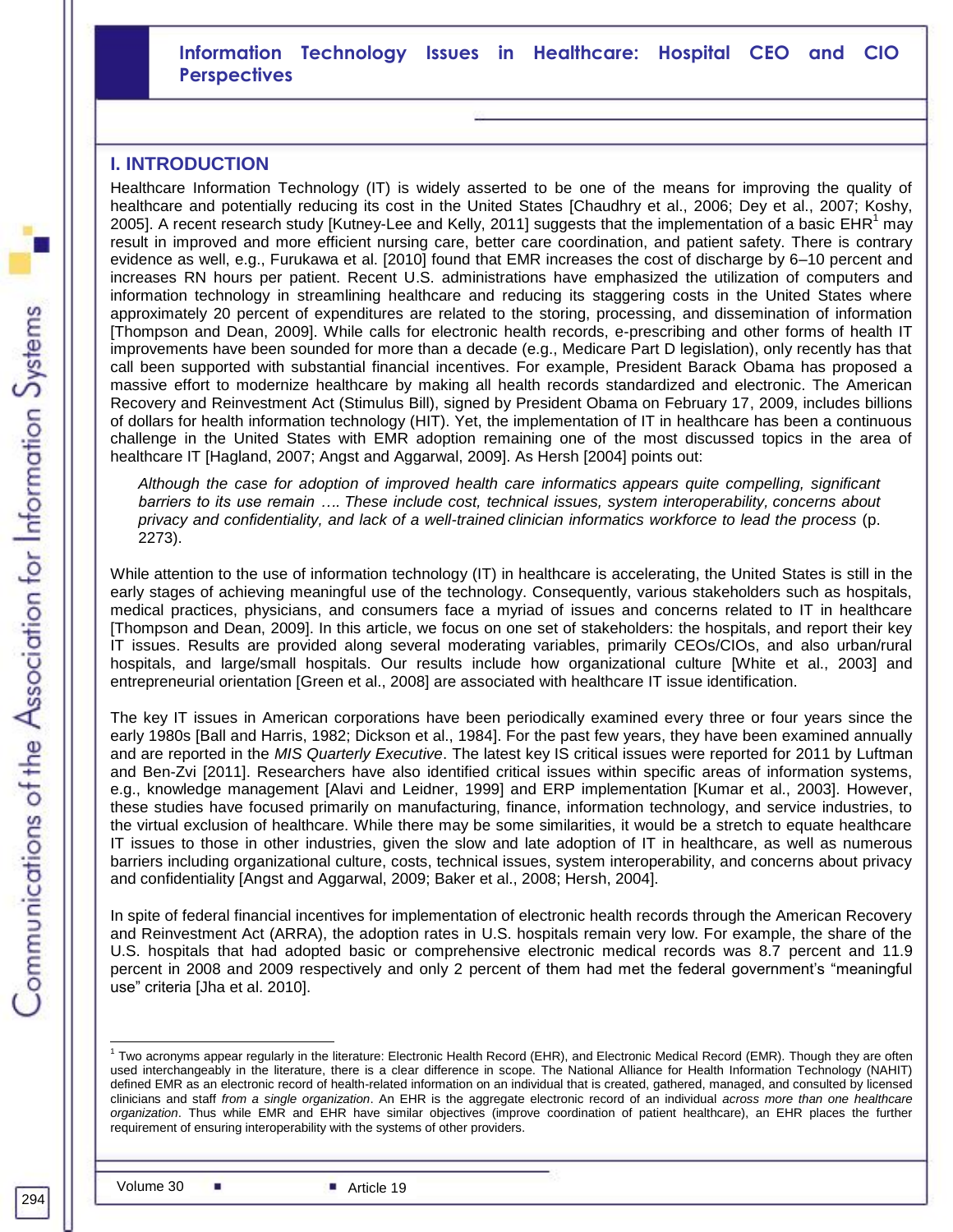More positive adoption rates can be found in a select sample [Hagland, 2007], where HIMSS (Healthcare Information and Management Systems Society) leaders reported 32 percent with a fully operational system in 2007 compared to 24 percent in 2006 and 18 percent in 2005. While these year-over-year increases are rather dramatic, they substantially overstate the industry-wide adoption rate, as HIMSS leaders are more likely to be early and sophisticated adopters. *Therefore, the objective of this research is to provide an examination of the critical HIT issues from the perspective of CIOs and CEOs in the healthcare industry.*

In developing the article, we first briefly describe the importance of the healthcare industry in terms of size and economic impact, followed by a brief description of the importance of healthcare technology to this industry. Next we provide a model of factors that may serve to shape the perspectives of top managers, specifically CIOs and CEOs, on the importance of healthcare IT issues. We then describe the development of a survey to measure these perspectives and provide a set of results that we believe represent the first survey of top management perspectives of *select top level healthcare professionals focused on the importance of various healthcare IT issues*. Thus the purpose of our study is to be broad and descriptive rather than narrow and prescriptive. We seek to identify healthcare IT issues that are most important to CEOs and CIOs so that future research may tackle each issue at a more granular level with the foreknowledge of what healthcare IT practitioners regard to be of highest importance.

### **II. INFORMATION TECHNOLOGY IN HEALTHCARE**

Healthcare costs have skyrocketed in the United States in the past two decades. Expenditures in the United States on healthcare surpassed \$2.3 trillion in 2008, more than three times the \$714 billion spent in 1990, and over eight times the \$253 billion spent in 1980 [Centers for Medicare and Medicaid Services, 2010]. While the U.S. health system is one of the most expensive and highly-touted systems in the world, the fact is that it lags behind other advanced nations in delivering timely and effective quality care [New York Times, 2007]. While information technology is not the panacea for all of the industry's ills, it has the potential to improve the quality of care [Bates, 2002] and possibly even reduce costs [Chaudhry et al., 2006]. According to the U.S. Department of Health and Human Services states,

*Health information technology [health IT] allows comprehensive management of medical information and its secure exchange between health care consumers and providers. Broad use of HIT has the potential to improve health care quality, prevent medical errors, increase the efficiency of care provision and reduce unnecessary health care costs, increase administrative efficiencies, decrease paperwork, expand access to affordable care, and improve population health* [\[http://healthit.hhs.gov/\]](http://healthit.hhs.gov/).

While currently there is much emphasis on using IT in healthcare to improve administrative processes and quality of care [Wills et al., 2010], the United States healthcare systems have been very slow in adopting IT, and healthcare is one of the last industries to take advantage of the information technology revolution. The U.S. government has recognized these problems and several past administrations have taken steps to redress the situation. The American Recovery and Reinvestment Act (Stimulus Bill) signed by President Obama in February 2009 is a major step in this direction [Thompson and Dean, 2009]. A major component of this initiative is the implementation of Electronic Medical Records (EMR) systems, as they are central to any computerized health information system. The adoption of electronic health records' by providers is being incentivized by the U.S. government to help increase the quality of care and as a means to control healthcare inflation in the long-term. Other sought-after benefits include safety, efficiency, and ability to conduct education and research [Bates et al., 2003]. While there are near-term rewards for adopting and long-term penalties for not adopting these systems and there are tangible and compelling forces for adoption, there are equally strong forces impeding adoption in the form of complex, user-based, intraorganizational and inter-organizational challenges. Collectively this force-field analysis [Lewin, 1943] leads to the view that the implementation of an EMR application in a medical practice is a difficult and expensive endeavor that is fraught with risks [VersaForm, 2008].

In this complex and turbulent environment, healthcare stakeholders such as hospitals, medical practices, physicians, and consumers face a myriad of issues related to information technology. In particular hospitals, the focus of this study, are confronted with a number of issues related to security and privacy [Meingast et al., 2006; Rindfleisch, 1997], quality of care [Bates, 2002; Ball, 2003], EHR implementation [Menachemi et al., 2007], organizational planning and integration [Ball, 2003], financial and economic benefits [Ball, 2003], safety and reducing errors [Bates et al., 2003; Ball, 2003], and decision support [Ball, 2003].

According to Smaltz, Sambamurthy, and Agarwal [2006], CIOs are corporate executives who are particularly responsible and accountable for their firm's IT management practices. While the chief information officer (CIO) may play a number of different roles, including strategist, relationship architect, integrator, educator, utilities provider, and information steward in a healthcare setting [Smaltz, Sambamurthy, and Agarwal, 2006], it may be generally stated that the CIO is responsible for responding to the IT challenges, guided to different degrees and either directly or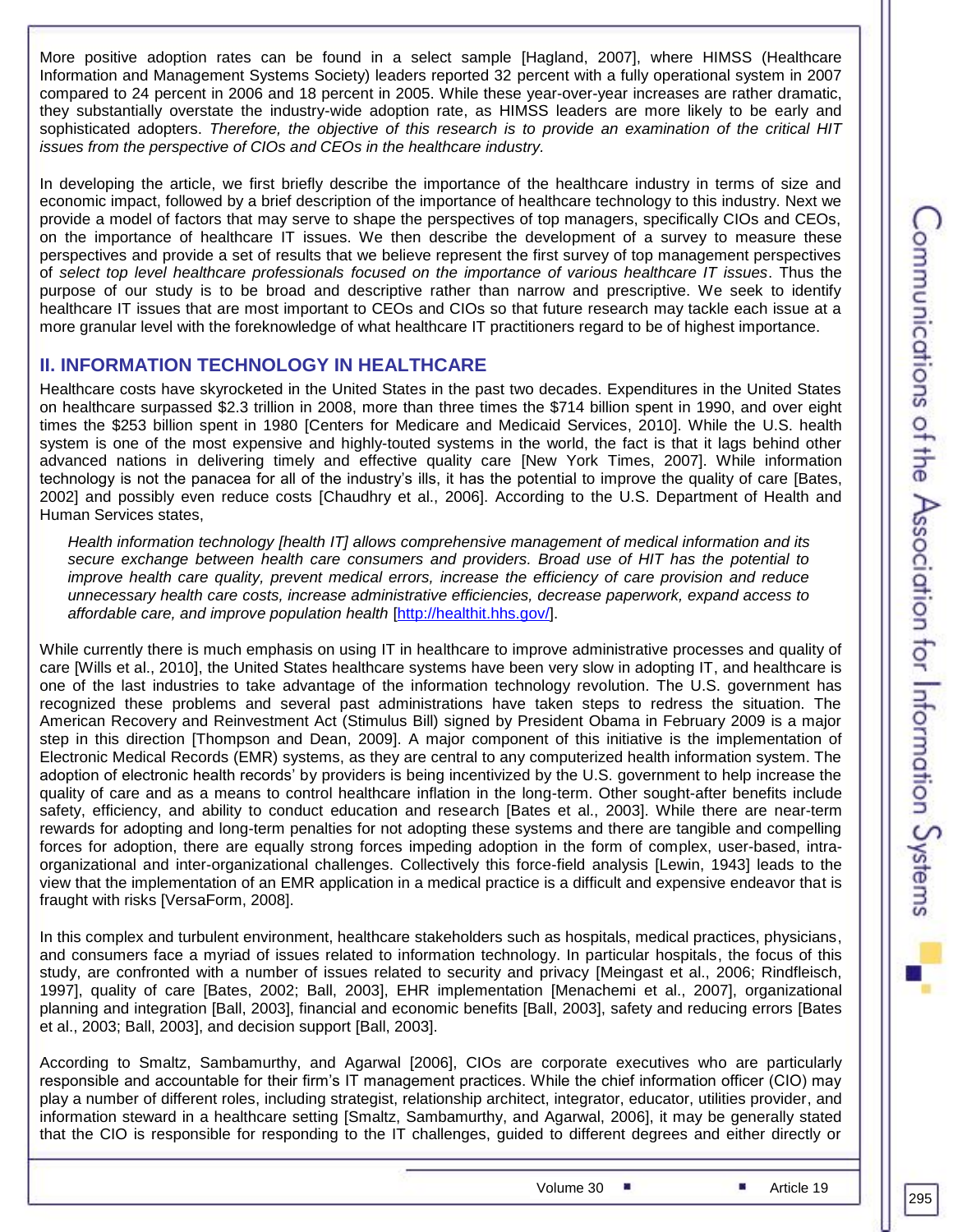indirectly by the chief executive officer (CEO). While the role of the CEO is to set the strategic direction of the firm, over time, the CIOs' role has evolved to reflect both the firm's IS infrastructure and strategy [Chun and Mooney, 2009].

Though the percentage of CIOs reporting directly to CEOs has remained relatively stable over time, the likelihood that a firm's CIO will report directly to the CEO has been shown to vary as a function of organizational type. Burke, Menachemi, and Brooks [2006], in a study of acute-care hospitals found that, in for-profit hospitals, CIOs were more likely to report to CFOs, whereas, in not-for-profit hospitals, CIOs were more likely to have higher status and to report to the CEO. These authors were further able to show that, independent of industry type, CIO tenure is consistently related to HIT capability with CIO experience a critical factor in HIT adoption. Thus a CIO can play one of several roles [Smaltz, Sambamurthy, and Agarwal, 2006] ranging from an executive focused on the firm's strategy to a technical manager focused on the tactical issues of effectively utilizing the technology. Given the nascent nature of information technology in healthcare, it may well be that the latter CIO role is more predominant at this time, but as Moghaddasi and Sheikhtaheri [2010] suggest, the increasing importance of IT to healthcare and the multifaceted roles now required to be an effective CIO may become the stepping stone to the CEO role. In any case, the congruence between the views and concerns of both executives are important, are relatively under-investigated in a healthcare setting, and are the subject of this study. Figure 1 provides an overview of the study. The study includes organizational culture, its location (urban vs. rural), size, and entrepreneurial orientation of the respondent as additional variables which can help explain the nature of the healthcare IT issues.



### **III. METHODOLOGY**

The mainstream information systems literature has a long history of "key IS issues" studies dating back to the early 1980s [Ball and Harris, 1982; Dickson et al., 1984]. In the past few years, Luftman and his colleagues have conducted several studies on key IS issues and published in the *MIS Quarterly Executive* [Luftman and McLean, 2004; Luftman, 2005; Luftman and Kempaiah, 2008; Luftman et al., 2009; Luftman and Ben-Zvi, 2010]. All of these studies, including the year 2009, were consulted to develop an initial list of IT issues that may be applicable to a healthcare context. At the time of the conduct of this research and to the best of our knowledge, no comparable lists were available for healthcare IT. Therefore, we conducted a review of the healthcare IT literature, which informed our study and provided additional issues in areas such as implementation of electronic medical records, improving quality of care, reducing healthcare errors, safe work environment, healthcare supply chain, compliance with regulations, decision support systems, data quality, consumer empowerment, building regional and national databases, outsourcing, and telemedicine. While some of these issues came from the academic literature [Ball, 2003; Bates, 2002; Bates et al., 2003; Ford et al., 2009; Meingast et al., 2006; Menachemi et al., 2007; Rinddfleisch, 1997], others came from the popular press and healthcare IT-relevant websites (e.g., [healthit.hhs.gov](http://healthit.hhs.gov/) and [ahrq.gov\)](http://ahrq.gov/).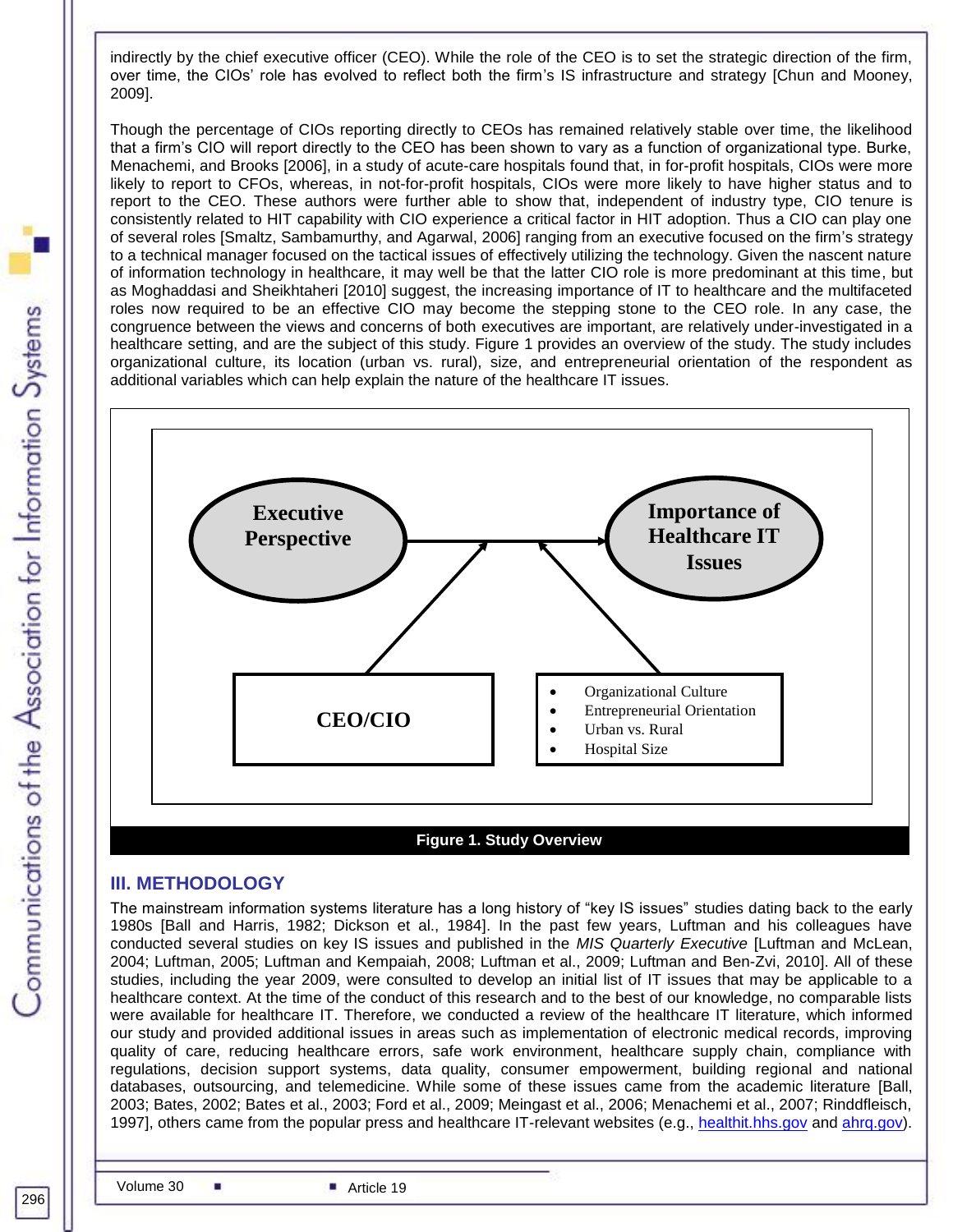Once a preliminary list was compiled, it was shared and discussed with one hospital CEO, one hospital CIO, and the director of an IT healthcare consortium for their comments on completeness and clarity. Based on this consultation, the list was modified to develop a survey questionnaire. After pilot testing with five hospital IT management executives, minor changes were made. Though we believe our three-step process of literature review, consultation with practice experts, and pilot testing provides a strong foundation for this research, we offer the caveat that this list still be considered preliminary, given the nascent nature of the topical domain.

We did not seek to develop measurement scales from the healthcare IT items in this study. The purpose of our study was to develop a list of different healthcare IT issues and then to assess which of these issues industry experts gauged to be the top issues. Items that were highly similar in content were eliminated to reduce participant fatigue, and consultations with industry experts were undertaken specifically to reduce item overlap. Consequently the development of scales from the healthcare IT items would not be appropriate, given that our goal was to develop a parsimonious list of single-item issue measures.

The list of issues is displayed in Table 1. These issues were part of a larger questionnaire that was targeted to chief executive officers (CEOs) and chief information officers (CIOs) of hospitals in the United States. The respondents were asked to rate each issue for its importance on a 7 point Likert scale, where 1 represents highest importance, 7 represents lowest importance, and 4 represents moderate importance. Given the cognitive load of this exercise and for the purpose of triangulation, they were also asked to rank the top ten issues from 1 to 10.

| Table 1: Issues in Healthcare Information Technology                       |
|----------------------------------------------------------------------------|
| Implementation of electronic medical records                               |
| Change management from paper to electronic medical records                 |
| Quality assurance of electronic records                                    |
| System-wide approach to patient identity management                        |
| Information technology infrastructure issues                               |
| Measuring the effectiveness of IT in healthcare                            |
| Technology support for home healthcare                                     |
| Managing the cost of information technology                                |
| IT human resources development                                             |
| Scanning IT trends and timely implementation of selected technologies      |
| IT support for healthcare supply chain (e.g., pharmaceuticals, pharmacies) |
| IT support for insurance companies                                         |
| Managing the release-of-information process.                               |
| Compliance with regulations (e.g., HIPAA)                                  |
| Using IT to enable consumer empowerment in healthcare                      |
| Controlling healthcare costs with information systems                      |
| IT's role in healthcare outsourcing (within the country)                   |
| IT's role in healthcare offshoring (outside the country)                   |
| Building of regional and national health databases/network                 |
| Implementation of personal health record (PHR)                             |
| Business model change to embrace IT in healthcare                          |
| Decision support systems for physicians and clinics                        |
| Decision support systems for hospital units                                |
| Decision support systems for consumers                                     |
| Decision support systems for pharmacies                                    |
| IT support for telemedicine (i.e., remote care and procedures)             |
| Group collaboration systems in healthcare                                  |
| Improving quality of care with information technology                      |
| Reducing healthcare errors with information technology                     |
| Utilizing IT to provide a safe work environment                            |
| Health information systems interoperability                                |
| Disaster preparedness and recovery                                         |
| Security of electronic records                                             |
| Privacy of electronic records                                              |

Entrepreneurial orientation was measured using three items (Appendix 1) developed by Green, Covin, and Slevin [2008]. Respondents were asked to "describe the orientation of your healthcare organization" along a scale where 1 indicated that the statement to the left best described the organization, and a 7 indicated that the statement to the right best described the organization with a score of 2 through 6 indicating the best intermediate estimate between the two poles. The first continuum was "strong emphasis on the marketing of tried and true products or services"

Volume 30 **Article 19**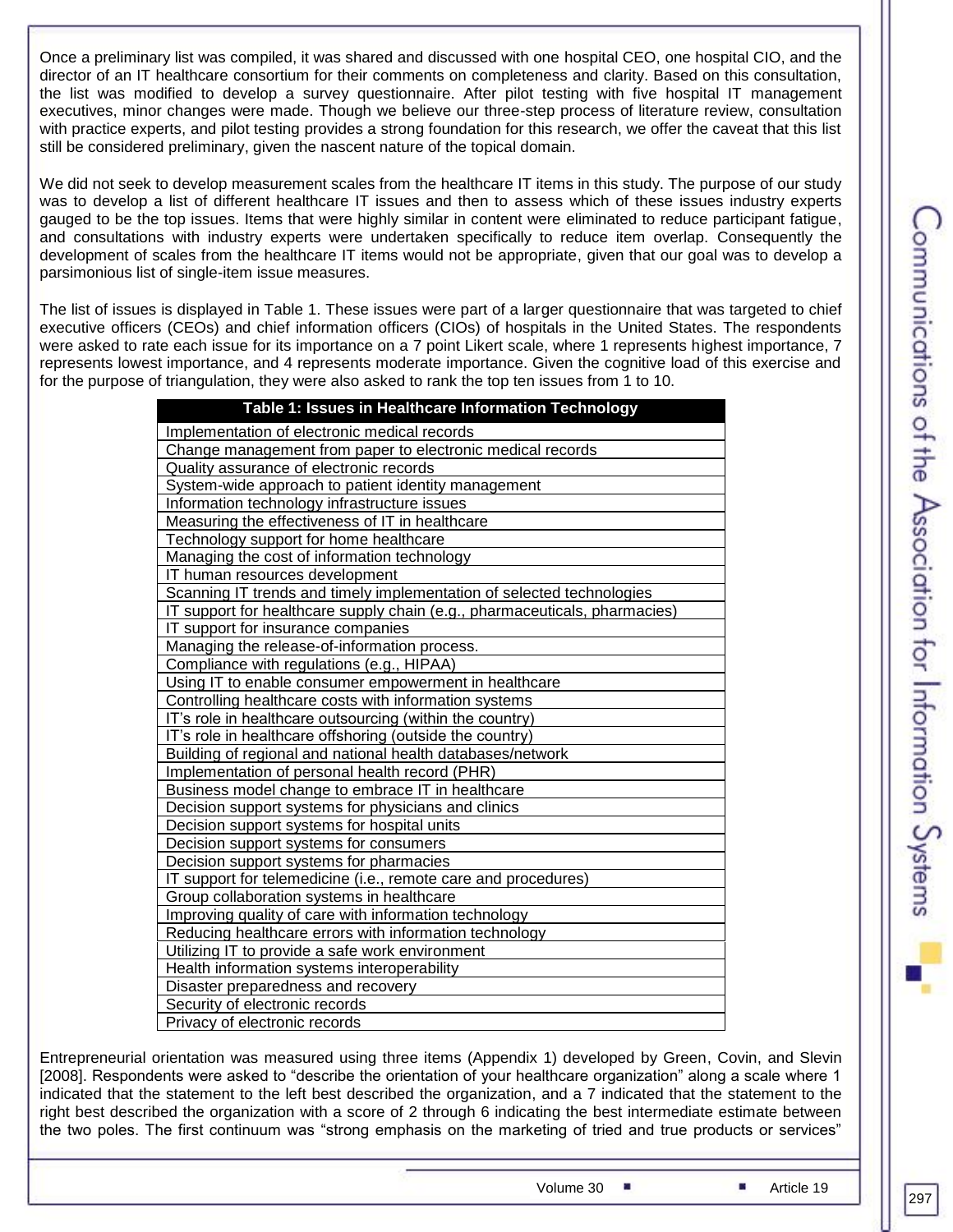$\prime$  $\mathsf c$ t

contrasted with "strong emphasis on R&D, technological leadership and innovation." The second continuum was "strong proclivity for low risk projects" (with normal and certain rates of return) contrasted with "strong proclivity for high risk projects" (with chances of very high returns). The third continuum was "owing to the nature of the environment, it is best to explore it gradually via cautious, incremental behavior" contrasted with "owing to the nature of the environment, bold, wide-ranging acts are necessary to achieve the hospital's objectives." Green, Covin, and Slevin reported an alpha coefficient of .84 for the full nine item scale. The coefficient for the more parsimonious three item scale deployed in this study is 0.71.

To measure organizational culture, we used the instrument development by White, Varadarajan, and Dacin [2008]. The instrument (Appendix A) provides four sets of statements in four grouping with the generic headings Category 1 through Category 4. The statements capture multiple but potentially unrelated facets of organizational culture (e.g., organizational goals, leadership style, operational emphasis). Respondents were asked to "Distribute 100 points among the four category headings depending on how similar the description is to your hospital." The sets of statements measure four types of organizational cultures: Adhocracy, Clan, Hierarchy, and Market. Because this measure is a constant sum measure, the four resulting variables are ipsative, and thus coefficient alpha was not calculated for this measure.

An extensive database of hospital CIOs and CEOs was compiled from various sources, but predominately the Dorenfest Instutute for Health Information (DIHI). The DIHI database, accessible from the HIMSS Foundation website [\(www.himss.org/foundation/histdata\\_about.asp\)](../../../AppData/Local/from%20CE/www.himss.org/foundation/histdata_about.asp), describes the database in the following way:

*The Dorenfest Institute provides detailed historical data about information technology (IT) use in hospitals and integrated healthcare delivery networks…. This information is available at no charge to universities, students under university license, U.S. governments (local, state and federal), and governments of other countries that will be using the data for research purposes…. This product contains all integrated healthcare delivery systems (IHDSs) that own at least one short term, acute care, non-federal hospital with at least 100 beds. The database provides a comprehensive picture of healthcare delivery in the United States.*

The DIHI database is an attractive database for academic research for at several reasons. First, it includes the names and e-mail addresses of CEOs and CIOs which are not available in some databases. Second, the database is free as compared to the relatively high costs of some databases. Third, the DIHI places some parameters on sample inclusion beyond simply calling the organization a hospital. Fourth, database endorsement by HIMSS is suggestive of rigorous oversight which cannot be as easily inferred from some private provider databases.

Questionnaires were mailed in April 2009 to CIOs and CEOs in 1400 hospitals (of the many thousand hospitals) in the United States. To be sure we were capturing responses at the CEO and CIO level, we included the item "Your Job Title" on the survey, with respondents given the choices of the following options: CIO, CEO, CFO, IS Manager, or Other (please specify). Though CMIO (Chief Medical Information Officer) was not a selection, we believe that if CMIOs completed the survey, they most likely identified with the CIO designation. Reminders were sent in May 2009 to the mailed survey, including e-mailing those who did not respond with a request to complete the survey online on a website. Collectively, these efforts yielded a total of 177 responses. While low response rates are endemic to healthcare IT research [Hikmet and Chen, 2003], we believe our results are reliable, as we received a fairly good representation from different types of hospitals, e.g., hospitals of different sizes, different ownerships, and both urban and rural locations. The sample characteristics are shown in Table 2. Note that of the total responses, sixtynine are from CEOs, 100 from CIOs. Where row totals are less than the overall sample size (e.g., eight respondents did not indicate whether they were a CEO or a CIO), the differences are explained by missing data for that variable.

| <b>Table 2: Sample Characteristic</b>                           |              |          |  |  |
|-----------------------------------------------------------------|--------------|----------|--|--|
| <b>Total Sample Size</b>                                        | $N = 177$    |          |  |  |
| <b>Respondent Type</b>                                          | CEO          | CIO      |  |  |
| Sample Size: CEO and CIO                                        | 69           | 100      |  |  |
| Years in healthcare management: average                         | 29.2         | 19.2     |  |  |
| Years in current position, average                              | 10.5         | 7.9      |  |  |
| Type of hospital: community, government, university, for-profit | 47, 17, 1, 2 | 94,2,2,2 |  |  |
| Hospital location: rural/urban                                  | 47/21        | 46/54    |  |  |
| Number of employees: average                                    | 1832         | 3470     |  |  |
| Hospital number of beds: average                                | 217          | 759      |  |  |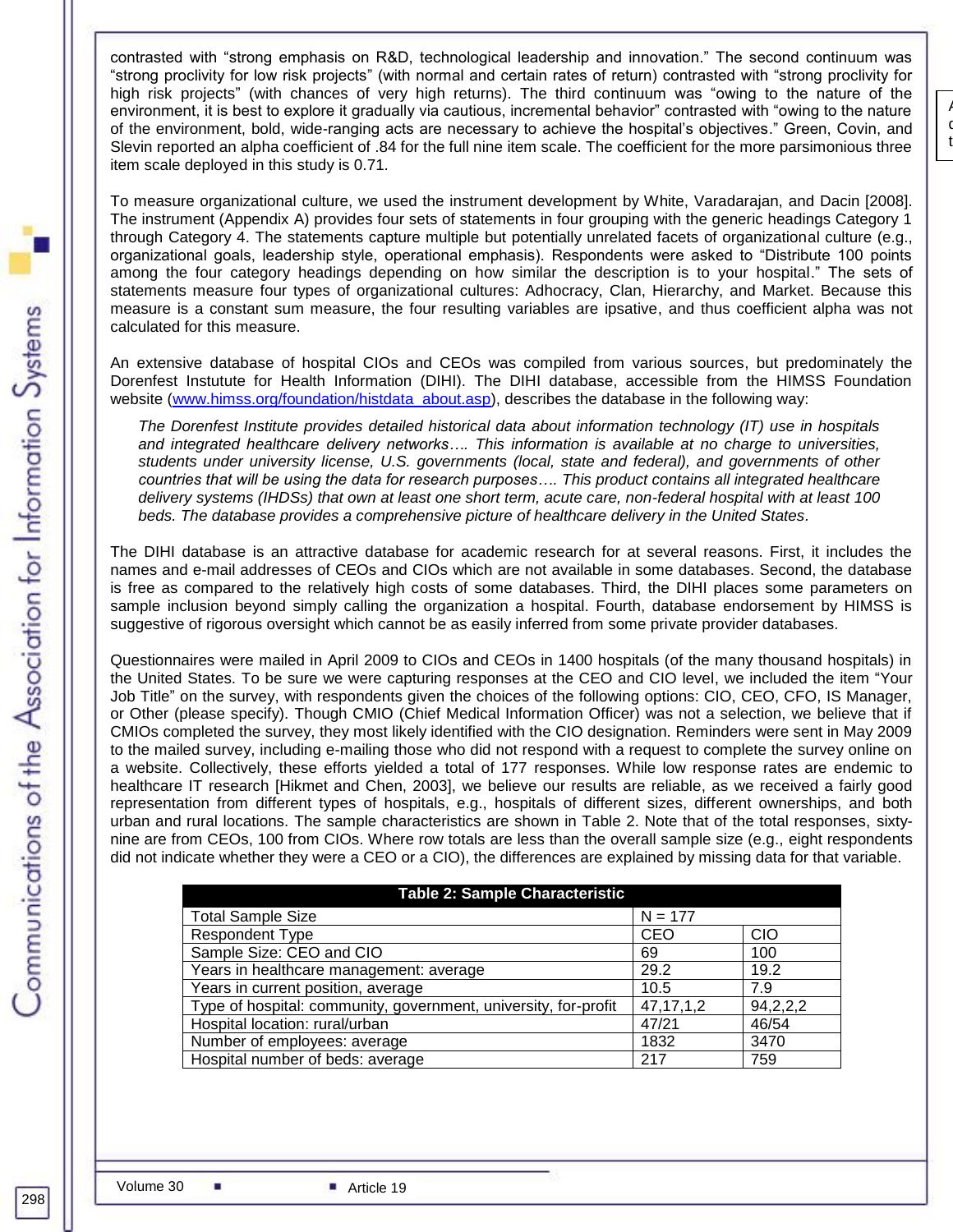# communications of the Association for Information Oystems

### **IV. TOP MANAGEMENT ISSUES IN HEALTHCARE IT**

The average ratings of each issue by the CEOs and CIOs were computed. An overall average for each issue can be computed over all respondents, but it may give a misleading picture, as there are more CIOs than CEOs in the sample. To weigh the ratings of the CEOs and CIOs equally, an average of the averages of the CEOs and CIOs was computed to get an overall average. The top ten issues based on the overall average are shown in Table 3. The three averages are also shown in Table 3. Note once again that the Likert scale ranged from 1 to 7 and a lower average represents a higher ranking. A brief background and interesting observations about each of the top ten issues are provided below.

|      | Table 3: The Top Ten Healthcare IT Issues                  |                          |                                 |                                                                    |  |  |
|------|------------------------------------------------------------|--------------------------|---------------------------------|--------------------------------------------------------------------|--|--|
| Rank | Issue                                                      | CEO<br>Average<br>Rating | <b>CIO</b><br>Average<br>Rating | Overall<br>Average:<br>Average of<br>CEO and<br><b>CIO Ratings</b> |  |  |
|      | Implementation of electronic medical records               | 1.70                     | 1.36                            | 1.53                                                               |  |  |
| 2    | Reducing healthcare errors with information technology     | 1.59                     | 1.53                            | 1.56                                                               |  |  |
| 3    | Change management from paper to electronic medical records | 1.91                     | 1.52                            | 1.72                                                               |  |  |
| 4    | Privacy of electronic records                              | 2.00                     | 1.63                            | 1.81                                                               |  |  |
| 5    | Improving quality of care with information technology      | 1.90                     | 1.76                            | 1.83                                                               |  |  |
| 6    | Quality assurance of electronic records                    | 2.07                     | 1.71                            | 1.89                                                               |  |  |
|      | Security of electronic records                             | 2.25                     | 1.66                            | 1.95                                                               |  |  |
| 8    | Health information systems interoperability                | 2.16                     | 1.92                            | 2.04                                                               |  |  |
| 9    | Decision support systems for hospital units                | 2.13                     | 2.05                            | 2.09                                                               |  |  |
| 10   | Decision support systems for physicians and clinics        | 2.12                     | 2.09                            | 2.10                                                               |  |  |

### **Implementation of Electronic Medical Records**

The implementation of electronic medical records was rated at the top of the list of the most important healthcare IT issues by our combined sample of CEOs and CIOs (note that CEOs ranked it #2 and CIOs ranked it #1). Electronic medical/health record (EMR/EHR) systems are central to any computerized health information system. While adopting an EHR system has become a high priority for many medical practices, they are still slow in fully implementing these systems [Menachemi et al., 2007]. As an example, while 56 percent of acute care units [Ford et al., 2008] are in the process of changing from paper records to electronic records, only 5 percent of small ambulatory-care offices are in the process of conversion. The percentage of office-based physicians with a fully functional EHR system was projected to increase to 10 percent by 2010, but adoption remains slow [Hsiao et al., 2010]. This rather anemic adoption rate upon first review seems surprising considering the many potential benefits of adoption including not only financial incentives, but administrative efficiencies, cost savings, and enhanced quality, while also avoiding longer term punishments for failure to adopt. However, a more nuanced review of the interoperability challenges along with the strong professional cultural tradition regarding the role of the physician [Katz and Kahn, 1966] reveals the systemic complexity of implementing electronic medical records.

This systemic complexity frequently results in frequent EHR implementation failures ranging from running overbudget or over-schedule, to not meeting all of the business requirements, to outright project abandonment [Kaplan and Harris-Salamone, 2009]. Hospitals, in particular, struggle with EHR implementations that result in higher costs per discharge and higher nurse staffing levels [Furukawa et al., 2010]. EHR implementation failure can be related to a number of moderating factors including size [Greenhalgh et al., 2009], for-profit vs. non-profit status [Heeks, 2006], and organizational culture [Kaplan and Harris-Salamone, 2009], especially when there is a disconnect in priorities between the CEO and the CIO [Simon, 2010]. Since most organizations are aware that they do not manage complexity well [Uhl-Bien et al., 2007; Marion and Uhl-Bien, 2007], it is not surprising that healthcare organizations avoid implementing a change when efficacy for that change is low despite the sizeable benefits that could be derived from a successful implementation. Given that experts advise careful planning, equipment selection, and staff training and warn that, even then, adopters may lose productivity for a time [Versaform, 2008], serves to reinforce adoption reluctance.

### **Reducing Healthcare Errors with Information Technology**

Anecdotal instances of misdiagnoses, accidents, and deaths frequently appear in the popular press. The number of deaths in U.S. hospitals due to medical errors is alarmingly high. Estimates of deaths due to medical errors range from 44,000 to 98,000 people a year in U.S. hospitals [Hayward and Hofer, 2001]. Information technology has the potential to reduce errors and improve patient safety, due to improved and efficient record keeping, as well as being able to provide access to more current and remote patient records. At the same time, there are unintended

299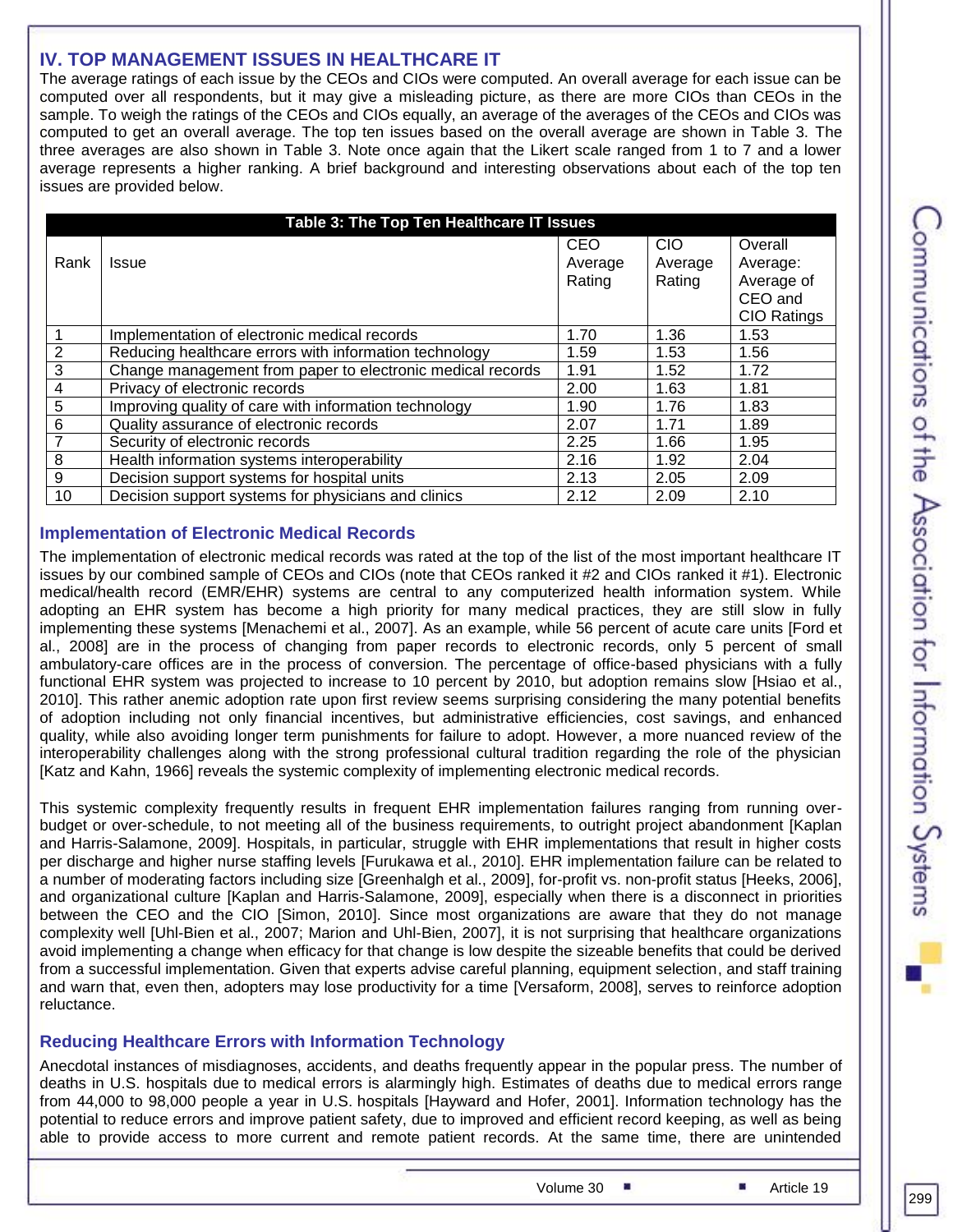consequences and dangers of increasing certain types of errors. In fact, a new term has been coined by Weiner et al. [2007] to refer to such errors as *e-iatrogenesis*. They define *e-iatrogenesis* as patient harm caused at least in part by the application of health information technology. As Ash et al. [2004] identify, these errors fall into two categories: those in entering and retrieving information, and those in the communication and coordination processes. Weiner et al. [2007] point out that an e-iatrogenic event can be associated with just about any aspect of an HIT system, and it may involve errors of commission or omission. Furthermore, these events may fall into technical, human–machine interface, as well as organizational domains. Healthcare IT professionals need to be fully aware of these issues and devote special attention to such errors in the system design and implementation phases.

### **Change Management from Paper to Electronic Records**

Lorenzi and Riley [2003] point out that many healthcare IS implementations are less than completely successful. Technical shortcomings are only part of the reason; the more important issue is change management [Baker et al., 2008]. Change management is the process of assisting individuals and organizations in passing from an old way of doing things to a new way of doing things [Lorenzi and Riley, 2003]. Resistance to change is a common phenomenon in all organizations and, according to one classical management theory [Lewin, 1947], requires attention to three stages of change: unfreezing, the change itself, and refreezing. Baron et al. [2005] point out that change management is one of the issues that needs to be addressed in the successful implementation of electronic medical records. They noted that soon after implementation, there is a period of decreased competence and increased effort; the expectations during this period need to be a carefully managed. Ilie [2009] notes that various influence tactics can be used during EMR implementation, which could translate in compliant use, committed use, or resistance to EMR, depending on the tactics employed.

### **Privacy of Electronic Records**

With electronic patient databases, the traditional rights to personal privacy may be compromised [Gostin, 1997; Angst and Aggarwal, 2009]. Although Health Insurance Portability and Accountability Act (HIPAA) Privacy laws have been enacted, the management of privacy concerns is still a big issue [Raths, 2010]. While paper records provide an inherent level of privacy because of difficulties in record location and retrieval, electronic records provide for instantaneous access from anywhere and at any time. As Rindfleisch [1997] points out, our medical records contain a great amount of sensitive information, such as fertility and abortions, emotional problems, sexual behaviors and diseases, substance abuse, and physical abuse. Uncontrolled access to this kind of data can be harmful to the patient. By linking several databases, this problem is further compounded. Physicians, other healthcare professionals, and healthcare organizations must be vigilant in protecting patient privacy and confidentiality [Hersh, 2004; Wills et al, 2010], and this issue becomes substantially more challenging with increasing computerization of health records. There are currently several rules and regulations governing healthcare, including the American Health Insurance Portability and Accountability Act (HIPAA) and various state regulations. However, these regulations must be adapted in the context of electronic records. Issues that need to be resolved include access rights to data; what, how, when, and where data is stored; data analysis rights; and governing policies [Meingast et al., 2006].

### **Improving Quality of Care with Information Technology**

Fortunately, most people in the healthcare industry realize that information technology provides a major opportunity for improving quality of care. Computerization of processes that are error-prone, new and emerging technologies, and decision support systems may improve quality, as well as support quality measurement [Bates, 2002]. Chaudhry et al. [2006] have demonstrated the efficacy of health information technologies in improving quality and efficiency. At the same time, they state that whether and how other institutions can achieve similar benefits, and at what costs, are unclear. The American Hospital Association [2010] asserts that certain health information technologies, such as computerized physician order entry (CPOE), computerized decision support systems, electronic health records, and bar coding can improve quality of care as well as reduce errors. Newer technologies combined with instant access to relevant patient data from different sources and locations provide the tools necessary for effective patient care. Other promising developments include patient health record (PHR) which empowers the consumer, and telehealth which provides specialized services in remote areas and ensures continuity of care [Gagnon et al., 2006].

### **Security of Electronic Records**

In addition to being a concern for both CIOs and CEOs, security of electronic medical records constitutes a major regulatory compliance issue. Security must be in compliance with the *security rule* of the Health Insurance Portability and Accountability Act (HIPAA). There are five guiding principles of HIPPA's security rule: scalability, comprehensives, technological neutrality, consideration of both external and internal security threats, and risk analysis [HIPPA, 2010]. Scalability ensures that compliance with security does not depend on the size or scope of the medical entity; it requires that covered entities (CE), regardless of their size, must comply with rules. Comprehensiveness requires for a CE to develop a "comprehensive" approach to all aspects of electronic medical

a.

300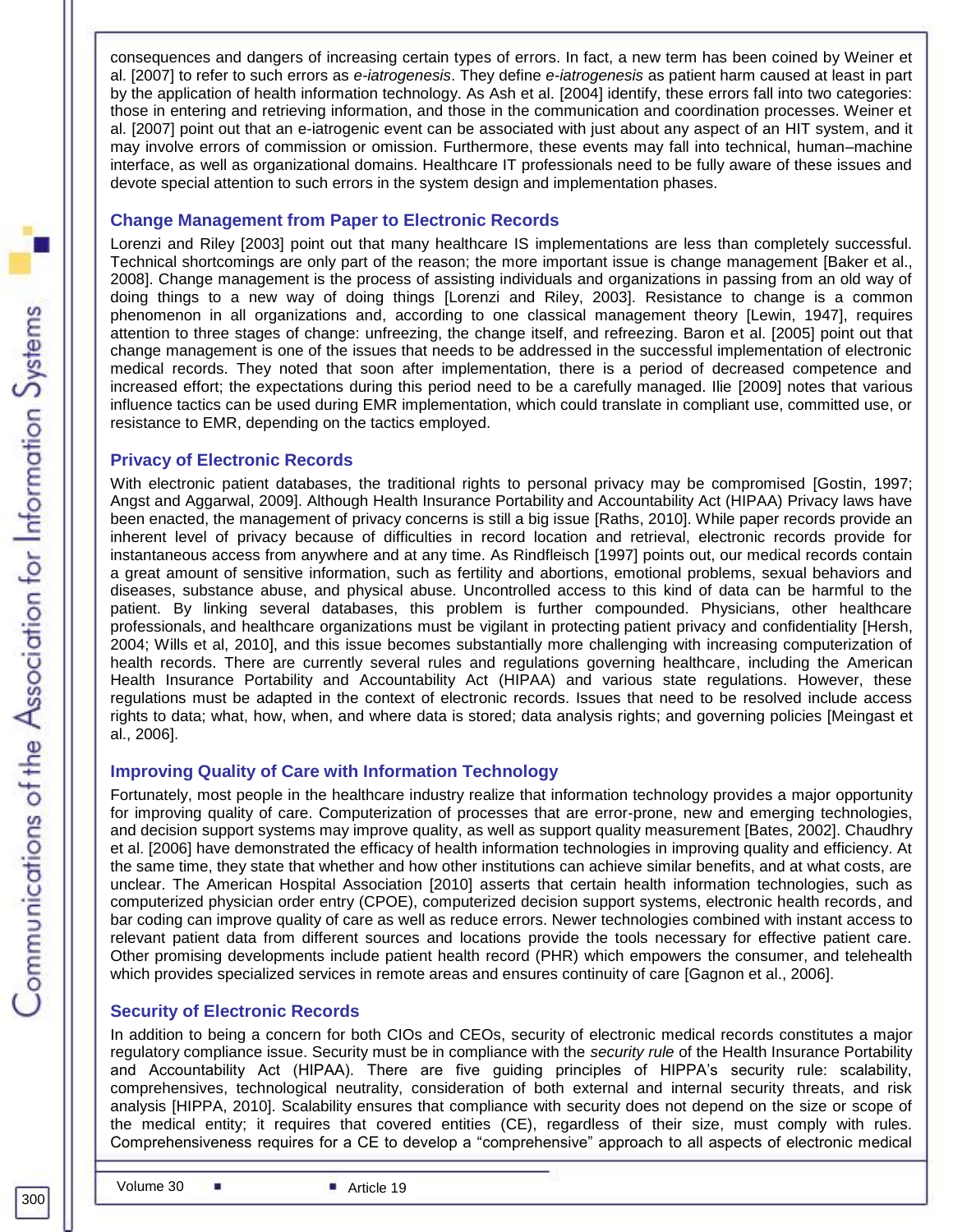records' security. Neutrality of the technology provides flexibility to a CE in determining the most appropriate technology, and the onus is on the CE to justify the technology that is used. The CE is required to protect its data from both internal and external security threats, to regularly conduct security risk analysis and to provide appropriate documentation. In addition, the security rule requires the CE to be in full compliance; partial compliance is not acceptable. There are a number of other key concepts to assure the security of medical records. One requirement is the establishment and formal documentation of security processes, policies, and procedures. Another is the "reasonableness" requirement. Reasonableness requires the CE to certify and document that *reasonable* measures have been taken to protect electronic medical records. Finally, CEs must provide regular security training, awareness to its workforce, and it must revise its security policies and procedures as needed.

### **Quality Assurance of Electronic Records**

Quality medical records have been associated with good care, whereas lack of quality has proven disastrous [Lyons and Payne, 1974]. As a result, the value of a high-quality electronic medical record justifies the investment in information technology to support it. The quality of medical records is influenced by a number of factors. For example, poor documentation of the type of data collected may lead to incompleteness of medical records. Documentation of the medical records needs to be accurate, complete, timely, and legible, and its source should be of high quality and free of errors. This can be a pervasive issue, as Pyper et al. [2004] found in their study—70 percent of patients found at least one error or omission (although a majority of the errors and omissions were trivial and included such items as missing postcodes or outdated telephone codes). Data entry errors due to system edits or inappropriate forms designs can impact the quality of medical records. Other sources of errors in medical records are clerical transcription mistakes, incorrect reporting by patients [Wagner and Hogan, 1996], transposing numbers, incorrect interpretations, lack of adequate system knowledge, policy or procedural problems, erroneous standards and conventions, and poor communication among stakeholders. Achieving high-quality medical records is essential yet complex. To achieve it, the development and use of standard definitions, documentations, and procedures play an important role. It is critical to establish objective criteria for medical records' quality metrics, develop formal procedures to measure the performance of these metrics, and develop and recommend actions to correct any identified problems.

### **Health Information Systems Interoperability**

As Hersh [2004] points out, the majority of healthcare data, whether paper-based or electronic, are stored in different geographic locations and thus trapped in proprietary silos. As a result, a patient may have a physician or health provider with an advanced EHR system, but, if that patient requires care elsewhere across town or in another city or state, there is little likelihood the information from that advanced system will be accessible. The second care facility will then have to make decisions with either incomplete information or have to order a new battery of tests. In a highly mobile society, the need to link and share patient data from various systems at different geographical locations is thus paramount. Furthermore, the integration of patient data from various sources is necessary for research purposes. The problems of integrating data are manifold and include such challenges as technology infrastructure, industry capacity, security, and common standards [Brailer, 2005]. At the present time, there are scores of EHR systems and vendors in the U.S. alone. In fact, there is a danger that the widespread adoption of stand-alone EHRs may lead to a proliferation of dissimilar sets of standards, which may make interoperability and data integration extraordinarily difficult if not impossible [Raths, 2010]. Even within a single medical institution, the lack of standards, or ironically, far too many standards, creates huge data quality and integration challenges. Other challenges stem from the fact that patient data sets are large, complex, heterogeneous, hierarchical, time series based, nontraditional, and originate from a verity of sources with differing levels of quality and format. Further, data sources may have incomplete, inaccurate, and missing elements; some may be erroneous due to human and equipment error; and the data may lack canonical consistencies within and between sources [Ciosa et al, 2002].

### **Decision Support Systems for Hospital Unit, Clinics, and Physicians**

Decision Support Systems are becoming increasingly critical in the daily operation of today's organizations, including healthcare facilities and hospitals. Clinical decision support systems (CDSs) are designed to improve clinical and medical decision making and have been shown to improve healthcare practitioners' performance and patient care [Amit et al., 2005; Hunt et al., 1998; Johnston et al., 1994]. Wong et al. [2000] describe CDS systems as having "the potential to minimize practice variation and improve patient care" (p. 240). Perreault [1999] outlines four key functions of clinical decision support systems. Administrative support functions of CDS support clinical coding and documentation, authorization of procedures, and referrals. Second, support for managing clinical complexity is provided and includes tracking orders, referrals follow-up, and preventive care. Third, support for cost control is provided by allowing for efficient monitoring of medication orders and avoiding duplicate or unnecessary tests. The fourth function includes providing support for clinical diagnosis and treatment plan processes and promoting use of best practices, condition-specific guidelines, and population-based management.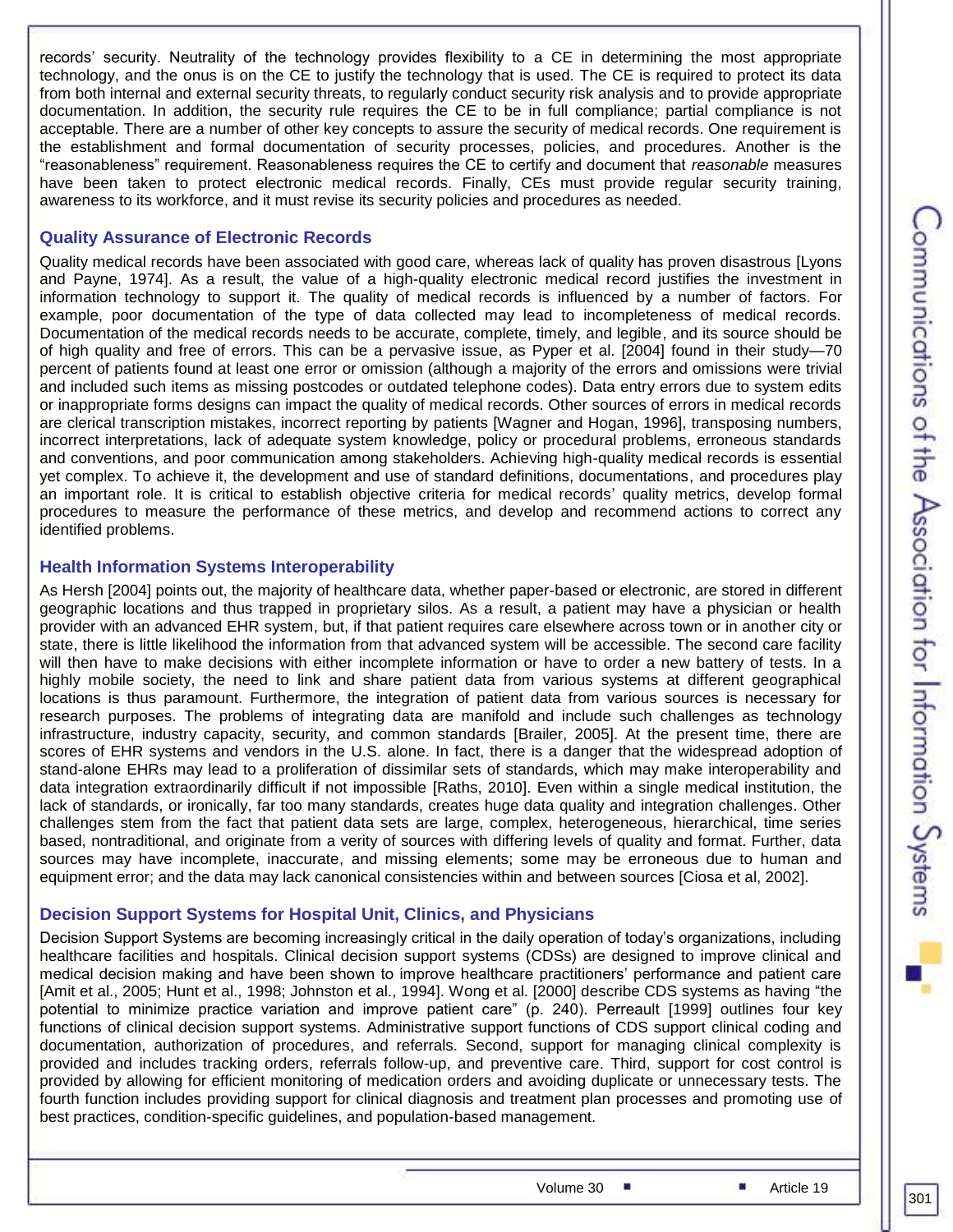In essence, CDS are "active knowledge systems which use two or more items of patient data to generate casespecific advice" [Wyatt and Spiegelhalter, 1991, p. 274]. Clinical DSs are typically designed to integrate a medical knowledge base, patient data, and an inference engine to generate case specific advice. However, medical decision making as an integral part of developing efficacious disease control and treatment is a challenging, complex, and multifaceted process. To achieve this goal, the system needs to be presented with high-quality, non-fragmented historic patient data as the fundamental ingredient of robust analysis. These are not easily achievable goals; they require attention to numerous issues such as data quality, integration, interoperability, diverse standards, heterogeneous data formats, and system design. While some commercial products have begun to appear in the market, clearly we are still at the beginning stages and much work remains to be done.

### **V. CEO AND CIO PERSPECTIVES**

It is instructive to examine the importance of healthcare IT issues separately from the perspectives of CEOs and CIOs. Table 4 shows the top five and bottom five issues for CEOs, and Table 5 does the same for the CIOs.

|                                                                      |      | Table 4: IT in Healthcare Issues for CEOs                                       |      |
|----------------------------------------------------------------------|------|---------------------------------------------------------------------------------|------|
| Top Five Issues                                                      | Rank | <b>Bottom Five Issues</b>                                                       | Rank |
| Reducing healthcare errors with information<br>technology (1.59)     |      | IT's role in healthcare offshoring (outside the<br>country) $(5.51)$            | 34   |
| Implementation of electronic medical records<br>(1.70)               | 2    | IT's role in healthcare outsourcing (within the<br>country) $(4.43)$            | 33   |
| Improving quality of care with information<br>(1.90)                 | 3    | Technology support for home healthcare (4.03)                                   | 32   |
| Change management from paper to electronic<br>medical records (1.91) | 4    | IT support for insurance companies (3.71)                                       | 31   |
| Privacy of electronic records (2.00)                                 | 5    | Scanning IT trends and timely implementation of<br>selected technologies (3.54) | 30   |

The CEO views and CIO views are largely consistent. There is agreement on four of the five top issues and four of the five bottom issues. This is an important finding as there seems to be a relatively good alignment between perceptions of business and IT priorities in the healthcare industry. IT alignment with business has been a perennial concern in the IS literature.

Since 1994, the lack of alignment has been ranked the #1 or #2 issue by IT executives across all industries [Luftman and Ben-Zvi, 2010, 2011; Luftman et al., 2009; Luftman and Kempaiah, 2008; Luftman and McLean, 2004]. Furthermore, Luftman and Kempaiah [2007] have examined the capabilities and components of business-IT alignment and the relationship of alignment with organizational performance.

| Table 5: IT in Healthcare Issues for CIOs                            |      |                                                                      |      |  |
|----------------------------------------------------------------------|------|----------------------------------------------------------------------|------|--|
| Top Five Issues                                                      | Rank | <b>Bottom Five Issues</b>                                            | Rank |  |
| Implementation of electronic medical records<br>(1.36)               |      | IT's role in healthcare offshoring (outside the<br>country) $(5.64)$ | 34   |  |
| Change management from paper to electronic<br>medical records (1.52) |      | IT's role in healthcare outsourcing (within the<br>country) (4.75)   | -33  |  |
| Reducing healthcare errors with information<br>technology (1.53)     | 3    | IT support for insurance companies (4.34)                            | 32   |  |
| Privacy of electronic records (1.63)                                 | 4    | Technology support for home healthcare (4.10)                        | 31   |  |
| Security of electronic records (1.66)                                | 5    | Group collaboration systems (3.48)                                   | 30   |  |

In our sample, minor differences were observed between the views of the CEOs and CIOs, with the nature of these differences consistent with the roles they play in the organization. The CEOs are more focused on the quality of care, while CIOs place more emphasis on technological issues, such as the security of the electronic records. Similarly the bottom five issues are also revealing. Overall information technology outsourcing, especially offshoring, is huge in practically all business and industry. For example, according to the Global Insight report, IS offshoring from the U.S. is expected to double to \$250 billion by the year 2015. However, it is still at a nascent stage in healthcare and has not demanded much attention from the CIOs or the CEOs at this time. Other areas which are not on their radar screen are IT for home health and IT support for insurance companies.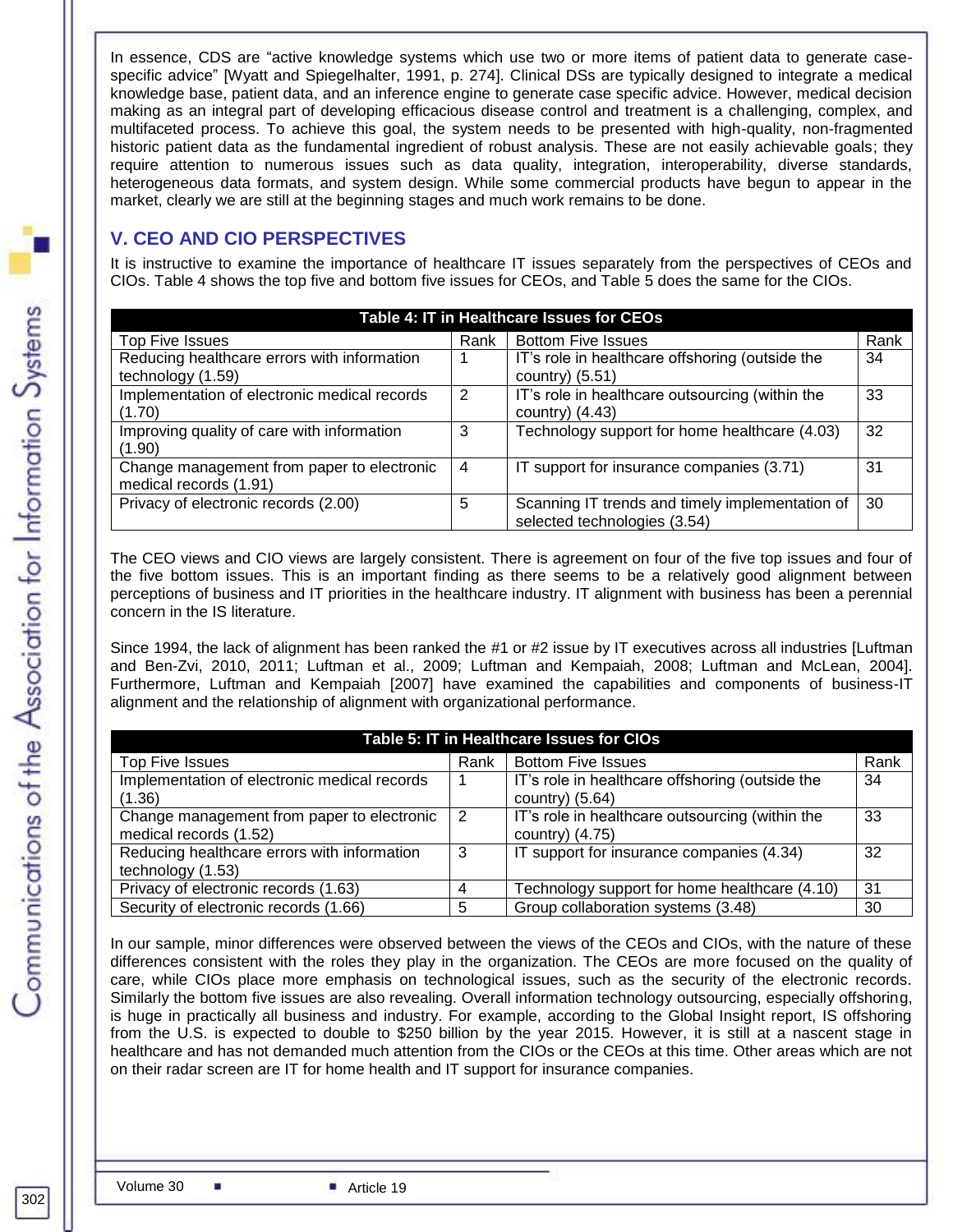### **Entrepreneurial Orientation and Culture**

The above results can be interpreted in light of the current orientation of healthcare facilities and their executive management. As was pointed out earlier, the U.S. has been slow in adopting information technology in healthcare, and healthcare is the last industry to embrace information technology. How fast and how successful this transition will be and what measures can be taken to ensure success depends on the underlying culture of the participants in this process [Baker et al., 2008; Raths, 2010]. Using valid measurement instruments, the entrepreneurial orientation of the hospital executives as well as the culture of their institutions were captured. Figure 2 shows their entrepreneurial orientation.

Two observations can be made. First, the senior management tends to be conservative and risk averse (p <.03 for the three items as a scale). These executives prefer to try only tried and low-risk projects and not willing to embark on ambitious and risky projects. Second, while both groups are conservative, the CEOs are slightly more willing to take any risks.

These observations are reinforced by the cultural profile of the hospitals (Table 6) based on the perceptions of the CEOs and the CIOs. To the extent these results are representative of the entire country, it appears that a majority of healthcare providers function on the basis of personalized family-oriented service to their consumers. Only a fourth of them appear to be dynamic and entrepreneurial.



| Table 6. HOSpital Guiture |                  |  |  |  |  |
|---------------------------|------------------|--|--|--|--|
| CEO <sub>s</sub>          | CIO <sub>s</sub> |  |  |  |  |
| 48%                       | 39.9%            |  |  |  |  |
| 24.8%                     | 24.5%            |  |  |  |  |
| 14.2%                     | 20.5%            |  |  |  |  |
| 13%                       | 15.1%            |  |  |  |  |
|                           |                  |  |  |  |  |

### **VI. PERSPECTIVES OF URBAN AND RURAL HOSPITALS**

We segmented the sample into urban and rural hospitals, as differences in the quality of care, access, and available resources between rural and urban hospitals have been long documented (e.g., Comer and Mueller, 1995; Sheikh and Bullock, 2001). Of the 177 responses, ninety-three were from rural hospitals, seventy-five were from urban hospitals and nine had missing information. Once again, we compiled results for CEOs and CIOs separately, and then averaged them. The difference between rural and urban responses does not substantially change the Top Ten list of key issues, but the order changes somewhat for the rural and urban hospitals, as shown in Table 7 (the first

Volume 30 **Article 19**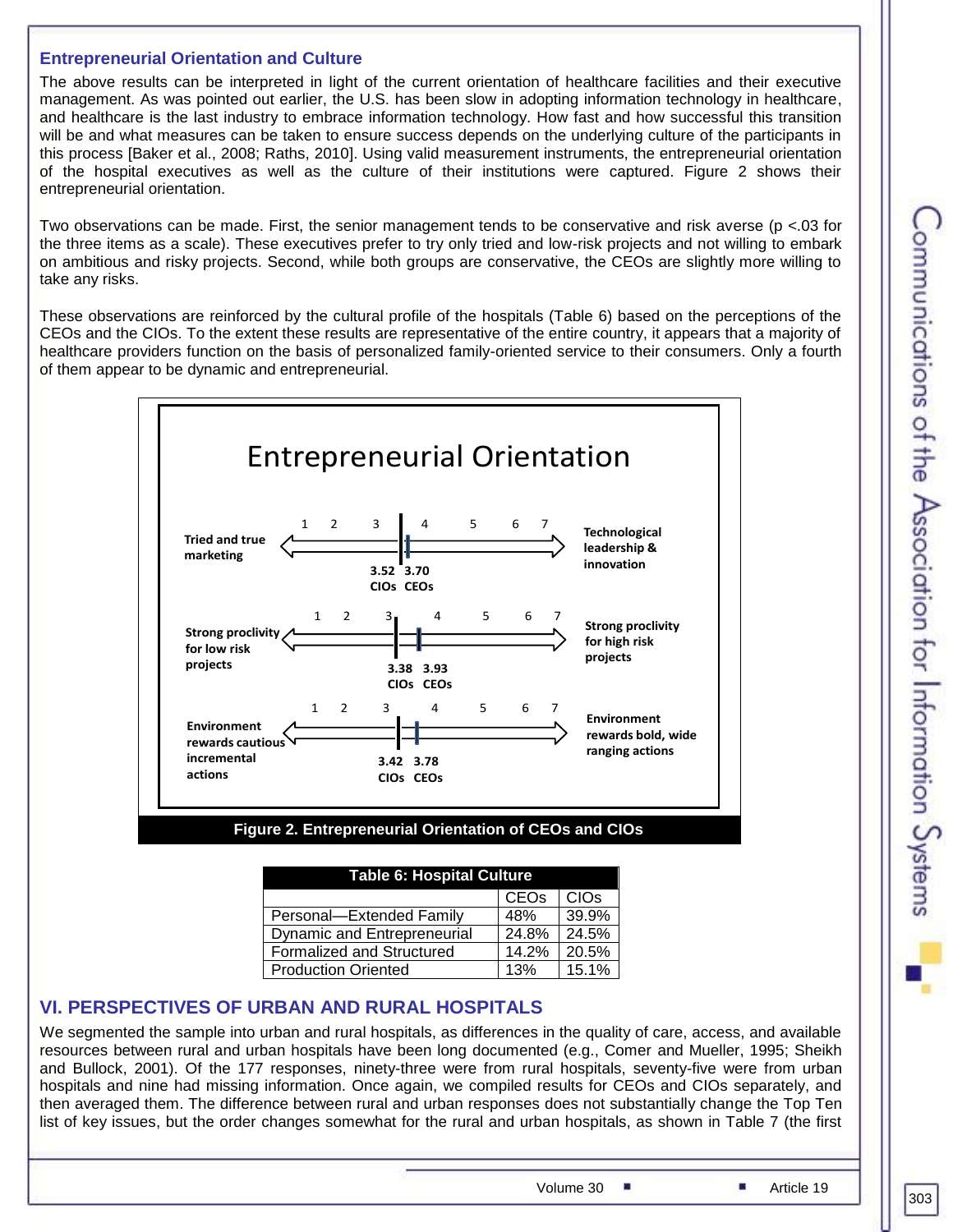ten issues are listed in the overall original order). We have also listed the next five issues in the table, as some of them appeared in the top ten when categorizing by CEOs and CIOs within urban and rural areas.

It is noteworthy that the changes in the order of importance between rural and urban hospitals indicate that privacy of electronic records and security of electronic records are more important in rural hospitals. An explanation offered by a participant at a recent forum [Palvia, 2010] suggested that people are more concerned about privacy in small communities because of "*everyone knowing everyone else*" and the likelihood of gossip and rumors. In urban hospitals, issues related to implementation of electronic medical records, although received similar *rankings* as in rural areas, received higher absolute *ratings*, meaning urban hospitals have a more pressing need for EMR implementation.

| Table 7: Key IT issues of Urban and Rural Hospitals           |                                                           |            |            |            |            |            |
|---------------------------------------------------------------|-----------------------------------------------------------|------------|------------|------------|------------|------------|
|                                                               | <b>Rural Ratings and Ranks</b><br>Urban Ratings and Ranks |            |            |            |            |            |
|                                                               | Average                                                   | <b>CEO</b> | <b>CIO</b> | Average of | <b>CEO</b> | <b>CIO</b> |
|                                                               | of CEO                                                    | Average    | Average    | CEO and    | Average    | Average    |
| Issue                                                         | and CIO                                                   | $n = 47$   | $n = 44$   | <b>CIO</b> | $n = 21$   | $n = 54$   |
| Implementation of electronic medical records                  | 1.62(1)                                                   | 1.74       | 1.50       | 1.48(2)    | 1.62       | 1.30       |
| Reducing healthcare errors with information<br>technology     | 1.65(2)                                                   | 1.74       | 1.56       | 1.43(1)    | 1.29       | 1.56       |
| Change management from paper to electronic<br>medical records | 1.80(4)                                                   | 1.98       | 1.61       | 1.66(3)    | 1.81       | 1.50       |
| Privacy of electronic records                                 | 1.75(3)                                                   | 2.05       | 1.44       | 1.89(6)    | 1.94       | 1.84       |
| Improving quality of care with information<br>technology      | 1.92(7)                                                   | 1.98       | 1.86       | 1.73(4)    | 1.71       | 1.74       |
| Quality assurance of electronic records                       | 1.91(6)                                                   | 2.15       | 1.66       | 1.86(5)    | 1.90       | 1.81       |
| Security of electronic records                                | 1.89(5)                                                   | 2.26       | 1.52       | 2.06(8)    | 2.29       | 1.83       |
| Health information systems interoperability                   | 2.04(8)                                                   | 2.28       | 1.80       | 2.00(7)    | 1.90       | 2.09       |
| Decision support systems for hospital units                   | 2.09(9)                                                   | 2.13       | 2.05       | 2.14(11)   | 2.14       | 2.13       |
| Decision support systems for physicians and<br>clinics        | 2.16(10)                                                  | 2.15       | 2.16       | 2.08(9)    | 2.05       | 2.11       |
| Managing the cost of information technology                   | 2.16(10)                                                  | 2.09       | 2.23       | 2.12(10)   | 1.90       | 2.33       |
| Compliance with regulations                                   | 2.23                                                      | 2.47       | 1.98       | 2.56       | 2.67       | 2.44       |
| System-wide approach to patient identity<br>mgmt.             | 2.37                                                      | 2.38       | 2.36       | 2.42       | 2.29       | 2.54       |
| Controlling healthcare costs with IT                          | 2.55                                                      | 2.65       | 2.45       | 2.26       | 2.38       | 2.13       |
| IT infrastructure issues                                      | 2.50                                                      | 2.57       | 2.43       | 2.59       | 2.67       | 2.50       |

There are other interesting observations when examining CIOs and CEOs for lower ranked issues. In urban areas, the CEOs are more concerned about managing the cost of information technology, while the CIOs want to control healthcare costs with the use of IT. This is an interesting perspective; it seems that each stakeholder is more concerned about the other stakeholder's costs. Furthermore, in the rural areas, the CIOs seemed to be more concerned about compliance with regulations.

### **VII. DIFFERENCES BY SIZE OF HOSPITAL**

Another factor of interest to medical researchers is hospital size [Baker et al., 2004; Banerjee et al., 1991]. As pointed out by Keeler et al. [1986], larger, teaching, and urban hospitals have better quality than smaller, nonteaching and rural hospitals. To investigate the effect of hospital size on key IT issues, the number of hospital employees was used as a measure of size. There were eleven responses that did not indicate size. The median number of employees in the remaining sample was 1375. The largest eighty-three hospitals above the median were grouped into the category "Large," and the smallest eighty-three hospitals below the median were grouped into the category "Small." As before, we compiled results for CEOs and CIOs separately and then averaged them. Once again, the size of the hospitals did not change the items that were on the Top Ten list, but the order did change. Table 8 lists the first ten issues in the overall original order; it also includes the next five issues, as some of them appeared in the top ten when categorizing by CEOs and CIOs.

Changes in the order that are noteworthy include (1) quality assurance of electronic records was more important for large hospitals and (2) privacy of electronic records was more important for small hospitals. Examining the absolute ratings alone, it is apparent that, while the ranks are similar, the large hospitals rate just about all issues higher in terms of their importance, compared to the small hospitals. In other words, while the large and small hospitals face similar issues related to IT, the degree of severity is higher for larger hospitals.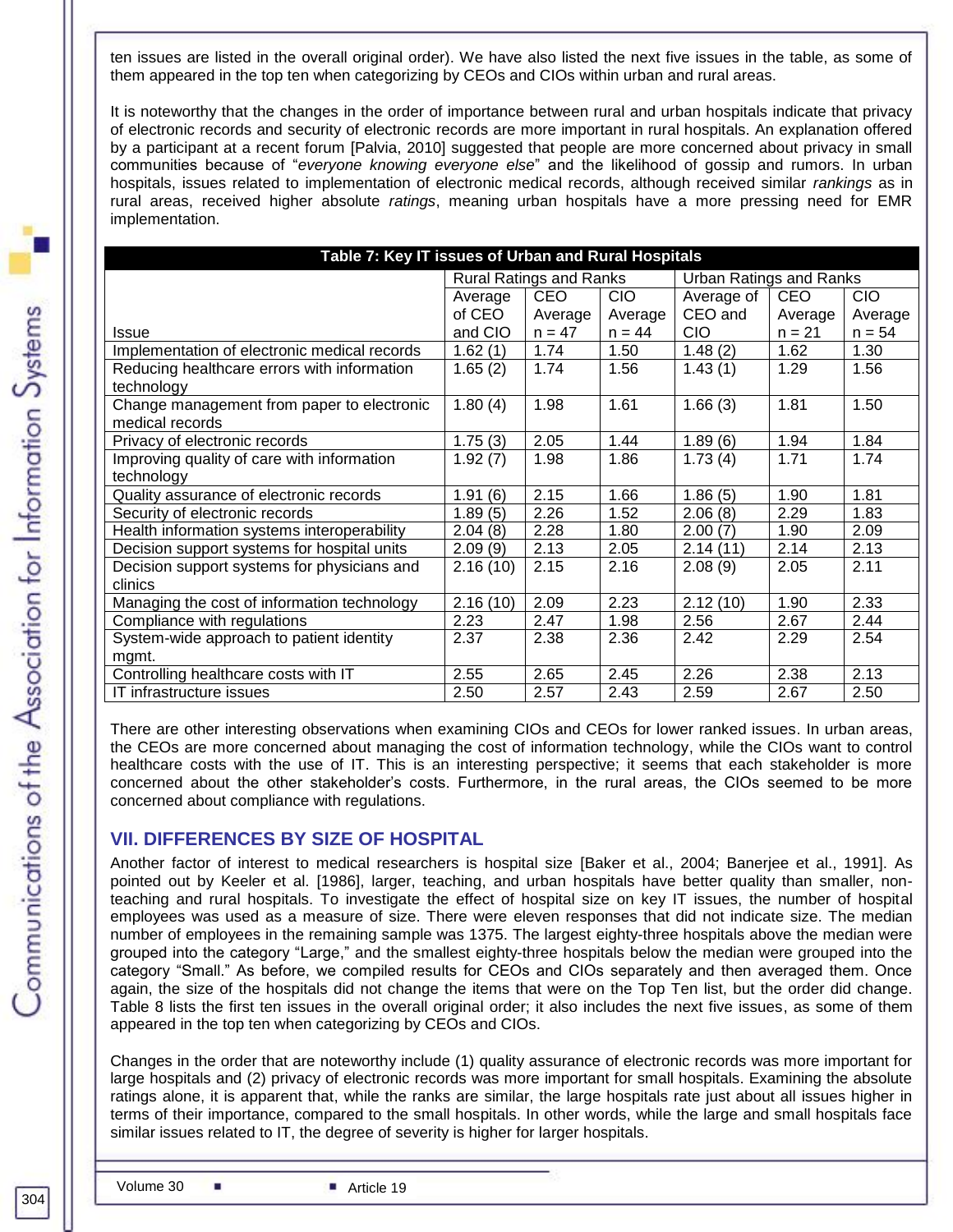| Table 8: Key IT Issues of Small and Large Hospitals |                               |            |            |                        |            |            |  |
|-----------------------------------------------------|-------------------------------|------------|------------|------------------------|------------|------------|--|
|                                                     | <b>Small Hospital Ratings</b> |            |            | Large Hospital Ratings |            |            |  |
|                                                     | and Ranks                     |            |            | and Ranks              |            |            |  |
|                                                     | Average                       | <b>CEO</b> | <b>CIO</b> | Average                | <b>CEO</b> | <b>CIO</b> |  |
|                                                     | of CEO                        | Average    | Average    | of CEO                 | Average    | Average    |  |
| <b>Issue</b>                                        | and CIO                       | $n = 44$   | $n = 37$   | and CIO                | $n = 21$   | $n = 59$   |  |
| Implementation of electronic medical records        | 1.60(1)                       | 1.77       | 1.43       | 1.47(1)                | 1.62       | 1.32       |  |
| Reducing healthcare errors with information         | 1.60(1)                       | 1.66       | 1.54       | 1.47(1)                | 1.43       | 1.50       |  |
| technology                                          |                               |            |            |                        |            |            |  |
| Change management from paper to electronic          | 1.79(4)                       | 1.89       | 1.68       | 1.67(3)                | 1.90       | 1.44       |  |
| medical records                                     |                               |            |            |                        |            |            |  |
| Privacy of electronic records                       | 1.75(3)                       | 1.90       | 1.60       | 1.86(6)                | 2.11       | 1.60       |  |
| Improving quality of care with information          | 1.79(4)                       | 1.84       | 1.73       | 1.82(5)                | 1.86       | 1.78       |  |
| technology                                          |                               |            |            |                        |            |            |  |
| Quality assurance of electronic records             | 1.92(6)                       | 2.11       | 1.73       | 1.80(4)                | 1.90       | 1.69       |  |
| Security of electronic records                      | 1.97(7)                       | 2.32       | 1.62       | 2.01(8)                | 2.24       | 1.68       |  |
| Health information systems interoperability         | 2.00(8)                       | 2.18       | 1.81       | 2.00(7)                | 2.10       | 1.90       |  |
| Decision support systems for hospital units         | 2.14                          | 2.09       | 2.16       | 2.08(9)                | 2.24       | 1.92       |  |
| Decision support systems for physicians and         | 2.11(9)                       | 2.07       | 2.14       | 2.12(10)               | 2.19       | 2.05       |  |
| clinics                                             |                               |            |            |                        |            |            |  |
| Managing the cost of information technology         | 2.11(9)                       | 1.98       | 2.24       | 2.18                   | 2.14       | 2.22       |  |
| Compliance with regulations                         | 2.17                          | 2.34       | 2.00       | 2.57                   | 2.86       | 2.27       |  |
| System-wide approach to patient identity            | 2.47                          | 2.39       | 2.54       | 2.25                   | 2.24       | 2.25       |  |
| management                                          |                               |            |            |                        |            |            |  |
| Controlling healthcare costs with IT                | 2.52                          | 2.47       | 2.57       | 2.33                   | 2.67       | 1.98       |  |
| IT infrastructure issues                            | 2.45                          | 2.52       | 2.38       | 2.56                   | 2.76       | 2.36       |  |

When the results by CEOs and CIOs are broken down, some differences can be observed. Managing the cost of information technology is important for both small and large hospital CEOs, while controlling healthcare costs with IT is important for large hospital CIOs. This result is similar to that observed for urban and rural hospitals. The obvious explanation is that most large hospitals are in urban areas and small hospitals are in rural areas. In the same vein, compliance with regulations was a concern for small hospital CIOs.

### **VIII. CONCLUSIONS**

This research is most likely the first formal attempt to capture information technology issues in the healthcare industry. Thirty-four issues were compiled based on the literature and consultation with key individuals. These were rated by a national sample of hospital CEOs and CIOs, and a ranked list was compiled. Among the top ten issues, the implementation of electronic medical records is ranked the highest. The Top Ten list includes issues related to: implementing electronic medical records; improving healthcare quality by the use of information technology; change management, privacy, security, and accuracy of electronic records; and decision support applications. We hope that future research will seek to develop multi-item scales that tease out specific dimensions of the broad critical issues identified in this study.

While some differences exist, we found much similarity between the views of the CEOs and the CIOs with both groups being characterized as conservative and risk-averse in their entrepreneurial orientation. Interestingly again, except for minor variations, no major differences were observed between urban and rural hospitals and between large and small hospitals. These group-wise comparisons indicate some robustness of our findings. Given the current and future role of IT in healthcare, these results should be further examined carefully by different stakeholders, i.e., healthcare providers, vendors, consumer groups, and governmental agencies [Thompson and Dean, 2009]. It would also be worthwhile to replicate such studies in the future to trace the trends and affect the evolution of healthcare IT in the U.S.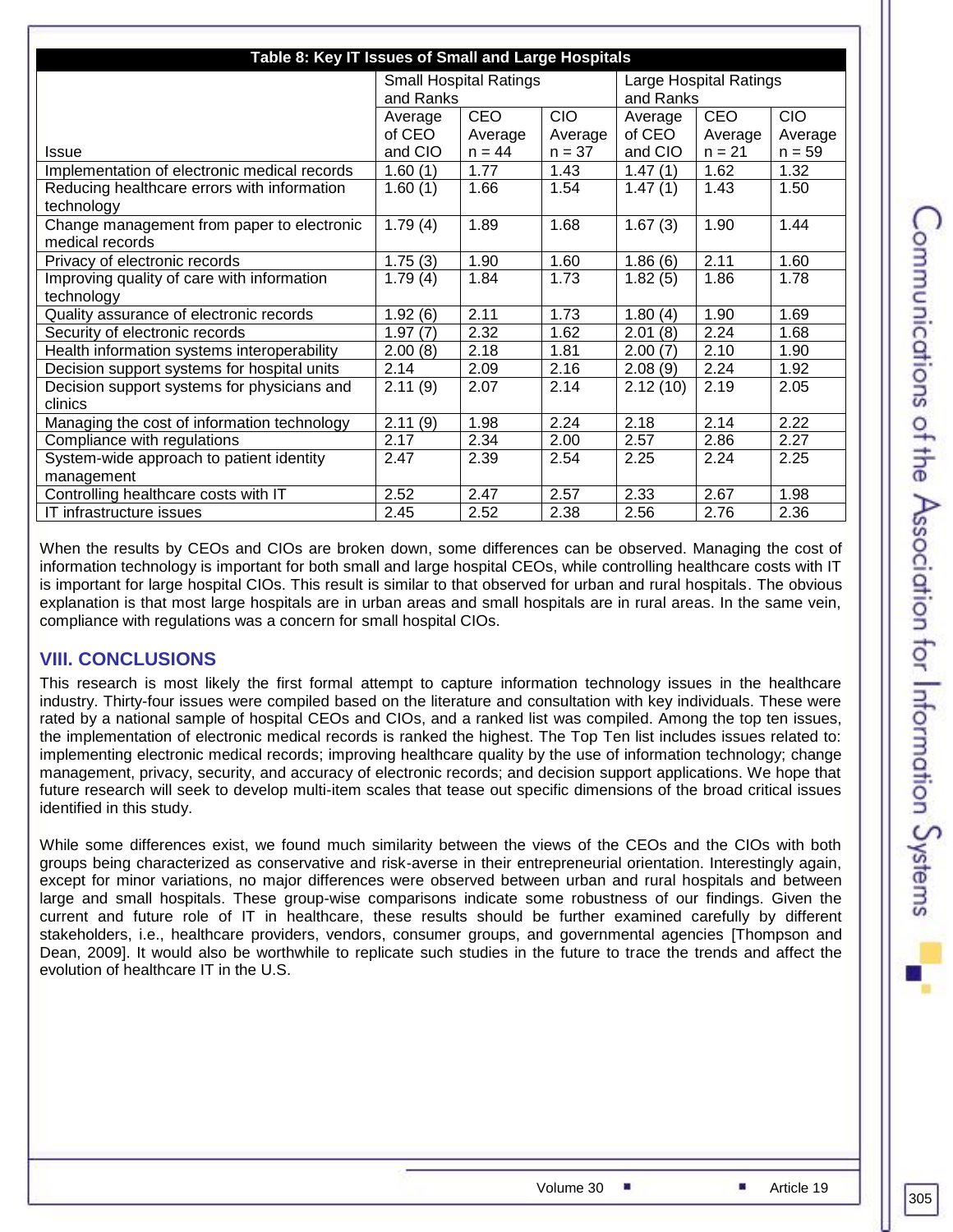### **REFERENCES**

*Editor's Note*: The following reference list contains hyperlinks to World Wide Web pages. Readers who have the ability to access the Web directly from their word processor or are reading the article on the Web, can gain direct access to these linked references. Readers are warned, however, that:

- 1. These links existed as of the date of publication but are not guaranteed to be working thereafter.
- 2. The contents of Web pages may change over time. Where version information is provided in the References, different versions may not contain the information or the conclusions referenced.
- 3. The author(s) of the Web pages, not AIS, is (are) responsible for the accuracy of their content.
- 4. The author(s) of this article, not AIS, is (are) responsible for the accuracy of the URL and version information.

Aggarwal, R., G. Gao, C. DesRoches, and A.K. Jha (2010) "The Digital Transformation of Healthcare: Current Status and the Road Ahead," *Information Systems Research* (21)4, pp.796–809.

- Alavi, M., and D. Leidner (1999) "Knowledge Management Systems: Issues, Challenges, and Benefits," *Communications of the Association for Information Systems* (1) Article 7, pp. 1–36.
- American Hospital Association (2010) "Advancing Excellence in Patient Care: Health Information Technology," [www.aha.org/aha\\_app/issues/HIT/index.jsp](http://www.aha.org/aha_app/issues/HIT/index.jsp) (current Aug. 2, 2010).
- Angst, C.M., and R. Aggarwal (2009) "Adoption of Electronic Health Records in the Presence of Privacy Concerns: The Elaboration Likelihood Model and Individual Persuasion," *MIS Quarterly* (33)2, June, pp. 339–370.
- Ash, J.S., M. Berg, and E. Coiera (2004) "Some Unintended Consequences of Information Technology in Health Care: The Nature of Patient Care Information System-related Errors," *Journal of the American Medical Informatics Association* (11)2, Mar.–Apr., pp. 104–112.
- Baker, J., J. Song, D. Jones, and E. Ford (2008) "Information Systems and Healthcare XXIX: Information Technology Investments and Returns—Uniqueness in the Healthcare Industry," *Communications of the Association for Information Systems* (23) Article 21, pp. 375–392.
- Baker, R.G., P.G. Norton, V. Flintoft, R. Blais, A. Brown, J. Cox, E. Etchells, W.A. Ghali, P. Hébert, S.R. Majumdar, M. O'Beirne, L. Palacios-Derflingher, R.J. Reid, S. Shep, and R. Tamblyn (2004) "The Canadian Adverse Events Study: The Incidence of Adverse Events Among Hospital Patients in Canada," *Canadian Medical Association Journal* (170)11, May 25, pp. 1678-1686.

Ball, L., and R. Harris (1982) "SMIS Members: A Membership Analysis," *MIS Quarterly* (6)1, Mar., pp.19–38.

- Ball, M.J. (2003) "Hospital Information Systems: Perspectives on Problems and Prospects, 1979 and 2002," *International Journal of Medical Informatics* (69), pp. 83–89.
- Banerjee, S.N., T.G. Emori, D.H. Culver, R.P. Gaynes, W.R. Jarvis, T. Horan, J.R. Edwards, J. Tolson, T. Henderson, W.J. Martone, and National Nosocomial Infections Surveillance System (1991) "Secular Trends in Nosocomial Primary Bloodstream Infections in the United States, 1980–1989," *The American Journal of Medicine* (91)3, Supplement 2, Sept. 16, pp. S86–S89.
- Baron, R.J., E.L. Fabens, M. Schiffman, and E. Wolf (2005) "Electronic Health Records: Just Around the Corner? Or over the Cliff?" *Annals of Internal Medicine* (143)3, Aug. 2, pp. 222–226.
- Bates, D.W. (2002) "The Quality Case for Information Technology in Healthcare," *BMC Medical Informatics and Decision Making* (2), p. 7.
- Bates, D.W., M. Ebell, E. Gotlieb, J. Zapp, and H.C. Mullins (2003) "A Proposal for Electronic Medical Records in U.S. Primary Care," *Journal of the American Medical Informatics Association* (10)1, Jan./Feb., pp. 1–10.
- Brailer, D.J. (2005) "Interoperability: The Key to the Future Health Care System," *Health Affairs* (5)19, Winter, pp. 19-21.
- Burke, D., N. Menachemi, and R.M. Brooks (2006) "Health Care CIOs: Assessing Their Fit in the Organizational Hierarchy and Their Influence on Information Technology Capability," *Health Care Manager* (25)2, pp. 167– 172.
- Centers for Medicare and Medicaid Services, Office of the Actuary, National Health Statistics Group (2010) ["National](http://www.cms.hhs.gov/nationalhealthexpenddata/01_overview.asp?)  [Health Care Expenditures Data,"](http://www.cms.hhs.gov/nationalhealthexpenddata/01_overview.asp?) [www.cms.gov/NationalHealthExpendData/](../../../AppData/Local/from%20CE/www.cms.gov/NationalHealthExpendData/) (current Jan. 2010).
- Chaudhry, B., J. Wang, S. Wu, M. Maglione, W. Mojica, E. Roth, S.C. Morton, and P.G. Shekelle (2006) "Systematic Review: Impact of Health Information Technology on Quality, Efficiency, and Costs of Medical Care," *Annals of Internal Medicine* (144), pp. E-12–E-22.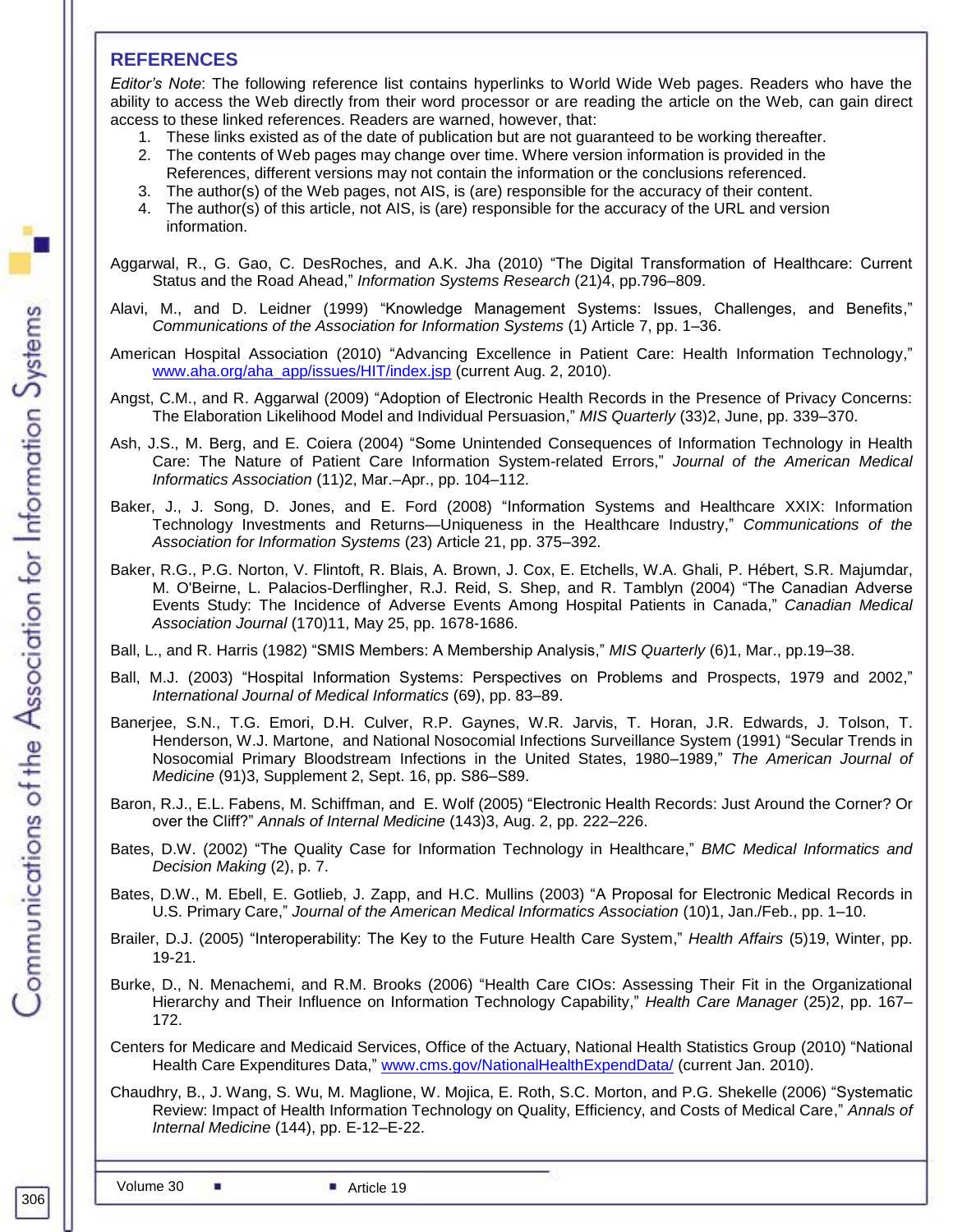- Chun, M., and J. Mooney (2009) "CIO Roles and Responsibilities: Twenty-five Years of Evolution and Change," *Information & Management* (46)6, Aug., pp. 323–334.
- Ciosa, K.J., and W. Mooree (2002) "Uniqueness of Medical Data Mining," *Artificial Intelligence in Medicine* (26), pp.  $1 - 24$ .
- Comer, J., and K. Mueller (1995) "Access to Health Care: Urban-Rural Comparisons from a Midwestern Agricultural State," *The Journal of Rural Health* (11)2*,* Mar., pp. 128–136.
- Dey, P.K., S. Hariharan, and W. Ho (2007) "Managing Healthcare Technology in Quality Management Framework," *International Journal of Technology Management* (40), pp. 45–68.
- Dickson, G.W., R.L. Leitheiser, M. Nechis, and J.C. Wetherbe (1984) "Key Information Systems Issues for the 1980's," *MIS Quarterly* (8)3, pp. 135–148.
- Ford, E.W., A. McAlearney, M.T. Phillips, and N. Menachemi (2008) "Computerized Physician Order Entry (CPOE) Adoption in U.S. Hospitals: Can the Federal Mandate Be Met?" *International Journal of Medical Informatics* (77)2, pp, 539-545..
- Ford, E.W., N. Menachemi, L.T. Peterson, and T.R. Huerta (2009) "Resistance Is Futile: But It Is Slowing the Pace of EHR Adoption Nonetheless," *Journal of the American Medical Informatics Association* (16)3, pp. 274-281
- Furukawa, M.F., T.S. Raghu, and B.B.M. Shao (2010) "Electronic Medical Records, Nurse Staffing, and Nursesensitive Patient Outcomes: Evidence from California Hospitals, 1998–2007," *Health Services Research*, (45)4, pp. 941–962.
- Gagnon, M-P., J. Duplantie, J-P. Fortin, and R. Landry (2006) "Implementing Telehealth to Support Medical Practice in Rural/remote Regions: What Are the Conditions for Success?" *Implementation Science*, pp. 1-18.
- Garg, A.X., N.K.J. Adhikari, and H. McDonald (2005) "Effects of Computerized Clinical Decision Support Systems on Practitioner Performance and Patient Outcomes: A Systematic Review," *JAMA* (293)10, Mar. 9, pp. 1223– 1238.
- Gostin, l. (1997) "Health Care Information and the Protection of Personal Privacy: Ethical and Legal Considerations," *Annals of Internal Medicine* (127)8, pp. 683–690.
- Green, K.M., J.G. Covin, and D.P. Slevin (2008) "Exploring the Relationship Between Strategic Reactiveness and Entrepreneurial Orientation: The Role of Structure–Style Fit," *Journal of Business Venturing* (23), pp. 356–383.
- Greenhalgh, T., H. Potts, G. Wong, P. Bark, and D. Swinglehurst (2009) "Tensions and Paradoxes in Electronic Patient Record Research: A Systematic Literature Review Using the Meta-narrative Method," *Milbank Quarterly* (87)4, pp. 729–788.
- Hagland, M. (2007) "Clinical Is King: This Year's HIMSS CIO Survey Found That Using Clinical IT to Improve Patient Safety Was Top-of-mind," *Healthcare Informatics* (24)6, pp. 16–17.
- Hayward, R.A., and T.P. Hofer (2001) "Estimating Hospital Deaths Due to Medical Errors: Preventability Is in the Eye of the Reviewer," *JAMA* (286), pp. 415–420.
- Heeks, R. (2006) "Health Information Systems: Failure, Success and Improvisation," *International Journal of Medical Informatics* (75), pp. 125–137.
- Hersh, E. (2004) "Health Care Information Technology: Progress and Barriers," *JAMA* (292), pp. 2273–2274.
- Hikmet, N., and S.K. Chen (2003) "An Investigation into Low Mail Survey Response Rates of Information Technology Users in Healthcare Settings," *International Journal of Medical Informatics* (72)1, 2003, pp. 29–34.
- HIPPA Security Rule,<http://www.hhs.gov/ocr/privacy/hipaa/administrative/securityrule/> (current Aug. 2010).
- Hsiao, C., E. Hing, T. Socey, and B. Cai (2010) "Electronic Medical Record/Electronic Health Record Systems of Office-based Physicians: United States, 2009 and Preliminary 2010 State Estimates," *National Center for Health Statistics*, [http://www.cdc.gov/nchs/data/hestat/emr\\_ehr\\_09/emr\\_ehr\\_09.htm](http://www.cdc.gov/nchs/data/hestat/emr_ehr_09/emr_ehr_09.htm) (current Jan. 2012).
- Hunt, D.L., R.B. Haynes, S.E. Hanna, and K. Smith (1998) "Effects of Computer-Based Clinical Decision Support Systems on Physician Performance and Patient Outcomes: A Systematic Review," *JAMA* (280), pp. 1339– 1346.
- Ilie, V. (2009) "How to Influence Physicians to Use Electronic Medical Records (EMR)? Social Influence Tactics and Their Effects on EMR Implementation Effectiveness," Working Paper, *McDowell Research Center*, University of North Carolina, Greensboro.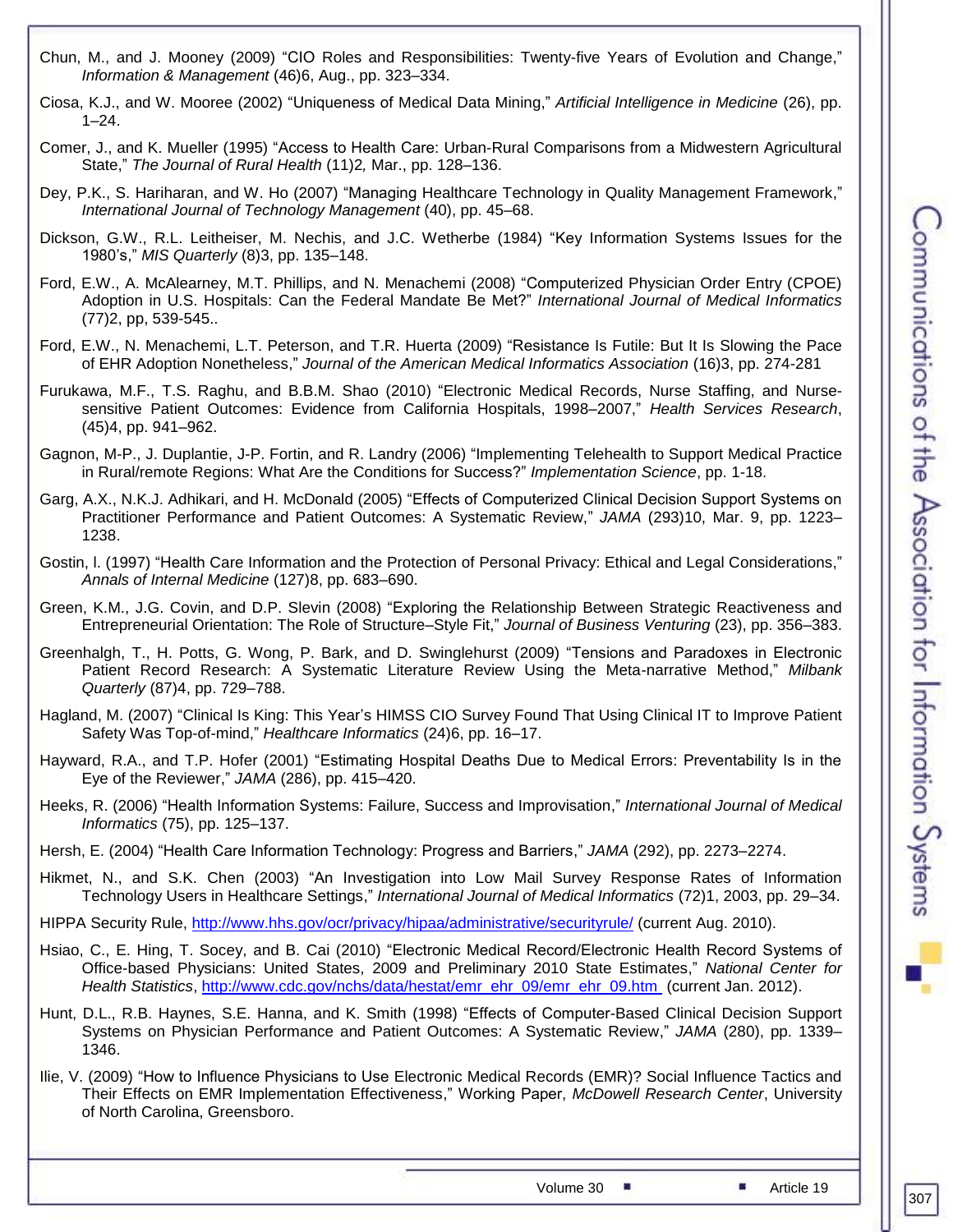- Jha, A.K., C.M. DesRoches, P.D. Kralovec, and M.S. Joshi (2010) "A Progress Report on Electronic Health Records in U.S. Hospitals," *Health Affairs* (Millwood) (29), pp.1951–1957.
- Johnston, M.E., K.B. Langton, R.B. Haynes, and A. Mathieu (1994) "Effects of Computer-based Clinical Decision Support Systems on Clinician Performance and Patient Outcome: A Critical Appraisal of Research," *Annals of Internal Medicine* (120)2, pp. 135–142.
- Kaplan, B., and K. Harris-Salamone (2009) "Health IT Success and Failure: Recommendations from Literature and an AMIA Workshop," *Journal of the American Medical Informatics Association* (16)3, pp. 291–299.

Katz, D., and R.L. Kahn (1966) *The Social Psychology of Organizations,* New York, NY: John Wiley and Sons.

- Keeler E.B., L.V. Rubenstein, and K.L. Kahn (1986) "Hospital Characteristics and Quality of Care," *JAMA* (268), p. 1709.
- Koshy, R. (2005) "Navigating the Information Technology Highway: Computer Solutions to Reduce Errors and Enhance Patient Safety," *Transfusion* (45), pp. 189S–205S.
- Kumar, V., B. Maheshwari, and U. Kumar (2003) "An Investigation of Critical Management Issues in ERP Implementation: Empirical Evidence from Canadian Organizations," *[Technovation](http://www.sciencedirect.com/science/journal/01664972)* (23)10, Oct., pp. 793–807.
- Kutney-Lee, A., and D. Kelly (2011) "The Effect of Hospital Electronic Health Record Adoption on Nurse-assessed Quality of Care and Patient Safety," *Journal of Nursing Administration* (41)11, Nov., pp. 66–72.
- Lewin K. (1943) "Defining the Field at a Given Time," *Psychological Review* (50), pp. 292–310.
- Lewin, K. (1947) "Frontiers in Group Dynamics*,*" *Human Relations* (1), pp. 2–38.
- Lorenzi, N.M., and R.T. Riley (2003) "Organizational Issues = Change," *International Journal of Medical Informatics* (69), pp. 197–203.
- Luftman, J. (2005) "Key Issues for IT Executives 2005," *MIS Quarterly Executive* (4)2, June, pp. 269–286.
- Luftman, J., and T. Ben-Zvi (2011) "Key Issues for IT Executives 2011: Cautious Optimism in Uncertain Economic Times," *MIS Quarterly Executive* (10)4, Dec., pp. 203–212.
- Luftman, J., and T. Ben-Zvi (2010) "Key Issues for IT Executives 2010: Judicious IT Investments Continue Post-Recession," *MIS Quarterly Executive* (9)4, Dec., pp. 263–273.
- Luftman, J., and R. Kempaiah (2007) "An Update on Business-IT Alignment: 'A Line' Has Been Drawn," *MIS Quarterly Executive* (3)6, (6)3, Sept., pp. 165-177.
- Luftman, J., and R. Kempaiah (2008) "Key Issues for IT Executives 2007," *MIS Quarterly Executive* (7)2, pp. 99– 112.
- Luftman, J., R. Kempaiah, and E.H. Rigoni (2009) "Key Issues for IT Executives 2008," *MIS Quarterly Executive* (8)3, pp. 151–159.

Luftman, J., and E.R. McLean (2004) "Key Issues for IT Executives," *MIS Quarterly Executive* (3)2, pp. 89–104.

- Lyons, T.F., and B.C. Payne (1974) "The Relationship of Physicians' Medical Recording Performance to Their Medical Care Performance," *Medical Care* (12)8, pp. 714–720.
- Marion, R., and M. Uhl-Bien (2007) "Paradigmatic Influence and Leadership: The Perspectives of Complexity Theory and Bureaucracy Theory," in Hazy, J.K., J.A. Goldstein, and B.B. Lichtenstein (eds.), *Complex Systems Leadership Theory: New Perspectives from Complexity Science on Social and Organizational Effectiveness,* Mansfield, MA: ISCE Publishing, pp. 143–159.
- Meingast, M., T. Roosta, and S. Sastry (2006) "Security and Privacy Issues with Health Care Information Technology," *Proceedings of the 28th IEEE EMBS Annual International Conference*, New York, NY, Aug. 30– Sept. 3.
- Menachemi, N., E.W. Ford, L.M. Beitsch, and R.G. Brooks (2007) "Incomplete EHR Adoption: Late Uptake of Patient Safety and Cost Control Functions," *American Journal of Medical Quality* (22)5, pp. 319–326.
- Moghaddasi, H., and A. Sheikhtaheri (2010) "CEO is a Vision of the Future Role and Position of CIO in Healthcare Organizations," *Journal of Medical Systems*, (34)4, Dec., pp. 1121–1128.

New York Times Editorial (2007) "World's Best Medical Care?" Aug. 12.

Palvia, P. (2010) "Critical Issues in Healthcare Information Technology: Hospital CEO and CIO Perspectives," Featured speech, *NC HIMSS Fall Breakfast Meeting*, Sept. 13, Grandover Resort, Greensboro, NC.

a,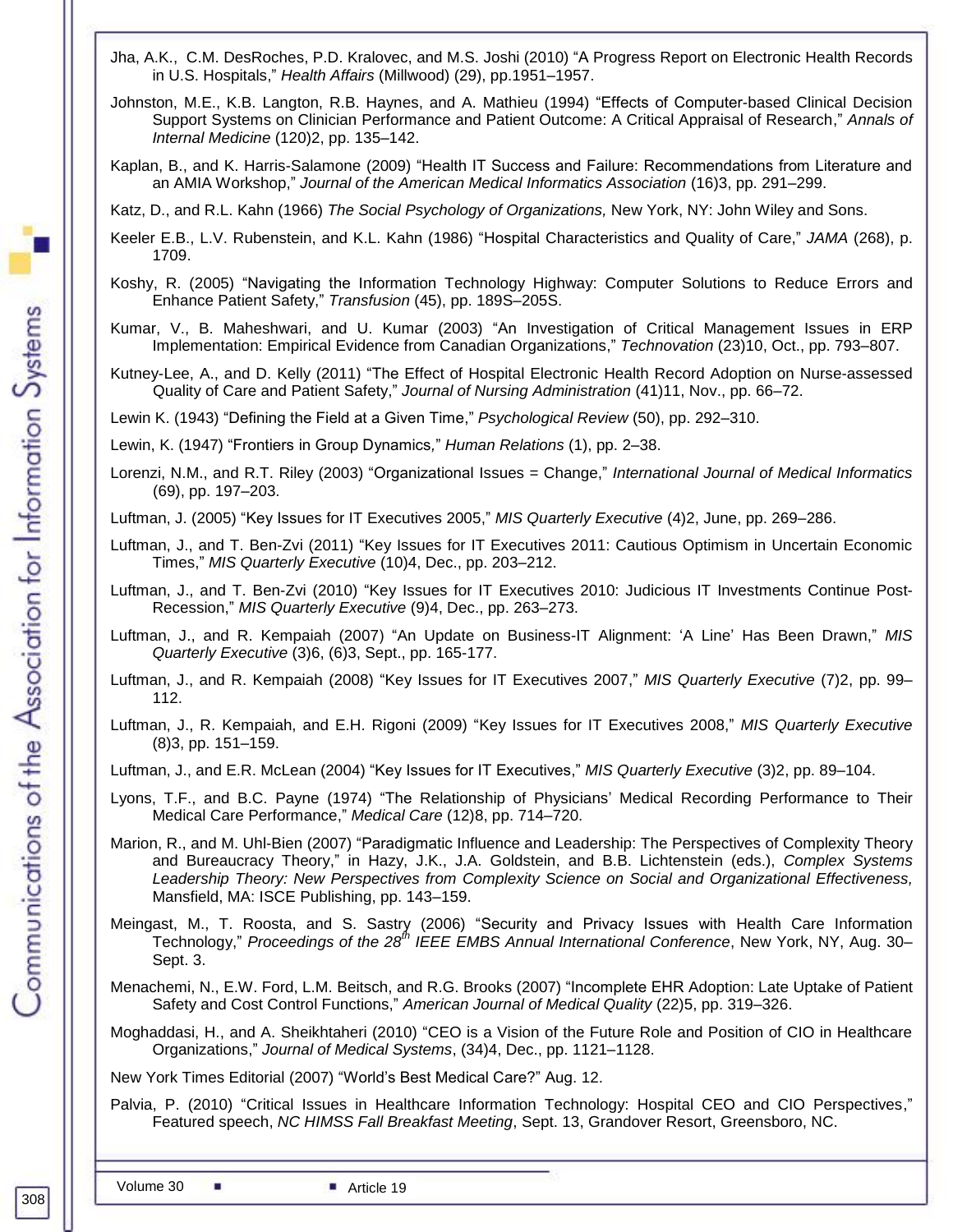- Perreault, L., and J. Metzger (1999) "A Pragmatic Framework for Understanding Clinical Decision Support," *Journal of Healthcare Information Management* (13)2, pp. 5–21.
- Poon, E.G., A.K. Jha, M. Christino, M.M. Honour, R. Fernandopulle, B. Middleton, J. Newhouse, L. Leape, D.W. Bates, D. Blumenthal, and R. Kaushal (2006) "Assessing the Level of Healthcare Technology Adoption in the United States: A Snapshot," *BMC Medical Informatics and Decision Making* (6)1, pp. 1–9.
- Pyper, C., J. Amery, M. Watson, and C. Crook (2004) "Patients' Experiences When Accessing Their On-line Electronic Patient Records in Primary Care," *The British Journal of General Practice* (54)498, Jan., pp. 38–43.
- Raths, D. (2010) "The Six Toughest Policy Issues: Health IT Leaders, and Policy-Makers Grapple with Change on Several Fronts," *Healthcare Informatics* (70)4, pp. 70–72.
- Rindfleisch, T.C. (1997) "Privacy, Information Technology, and Health Care," *Communications of the ACM* (40)8, Aug., pp. 93-100.

Simon, P. (2010) "How Not to Run an IT Project: A Case Study," *Business Intelligence* (10)1, pp. 1–17.

- Smaltz, D.H., V. Sambamurthy, and R. Agarwal (2006) "The Antecedents of CIO Role Effectiveness in Organizations: An Empirical Study in the Healthcare Sector," *IEEE Transactions on Engineering Management* (53)2, pp. 207–222.
- Sheikh, K., and C. Bullock (2001) "Urban-Rural Differences in the Quality of Care for Medicare Patients with Acute Myocardial Infarction," *Archives of Internal Medicine* (161), pp. 737–743.
- Thompson, S.M., and M.D. Dean (2009) "Advancing Information Technology in Healthcare," *Communications of the ACM* (52)6, pp. 118–121.
- Uhl-Bien, M., R. Marion, and B. McKelvey (2007) "Complexity Leadership Theory: Shifting Leadership from the Industrial Age to the Knowledge Era," *The Leadership Quarterly* (18)4, pp. 298–318.

Versaform (2008) "Electronic Medical Records Implementation Made Easy," *8.5.08*.

- Wagner, M.M., and W.R. Hogan (1996) "The Accuracy of Medication Data in an Outpatient Electronic Medical Record," *The Journal of the American Medical Informatics Association* (3), pp. 234–244.
- Weiner, J.P., T. Kfuri, K. Chan, and J.B. Fowles (2007) "'e-Iatrogenesis': The Most Critical Unintended Consequence of CPOE and Other HIT," *Journal of American Medical Information Association* (14)3, pp. 387–389.
- White, J.C., P.R. Varadarajan, and P.A. Dacin (2003) "Market Situation Interpretation and Response: The Role of Cognitive Style, Organizational Culture, and Information Use," *Journal of Marketing* (67), pp.63–79.
- Wills, M.J., S. Sarnikar, O.F. El-Gayar, and A.V. Deokar (2010) "Information Systems and Healthcare XXXIV: Clinical Knowledge Management Systems—Literature Review and Research Issues for Information Systems," *Communications of the Association for Information Systems* (26) Article 26, pp. 565–597.
- Wong, H.J., M.W. Legnini, and H.H. Whitmore (2000) "The Diffusion of Decision Support Systems in Healthcare: Are We There Yet?" *Journal of Healthcare Management* (45)4, pp. 240–249, Discussion, pp. 249–253.
- Wyatt, J., and D. Spiegelhalter (1991) "Evaluating Medical Expert Systems: What to Test, and How?" in Talmon, J., and J. Fox (eds.), *Knowledge-based Systems in Medicine: Methods, Applications and Evaluation,* Heidelberg, Germany: Springer Verlag, pp. 274–290.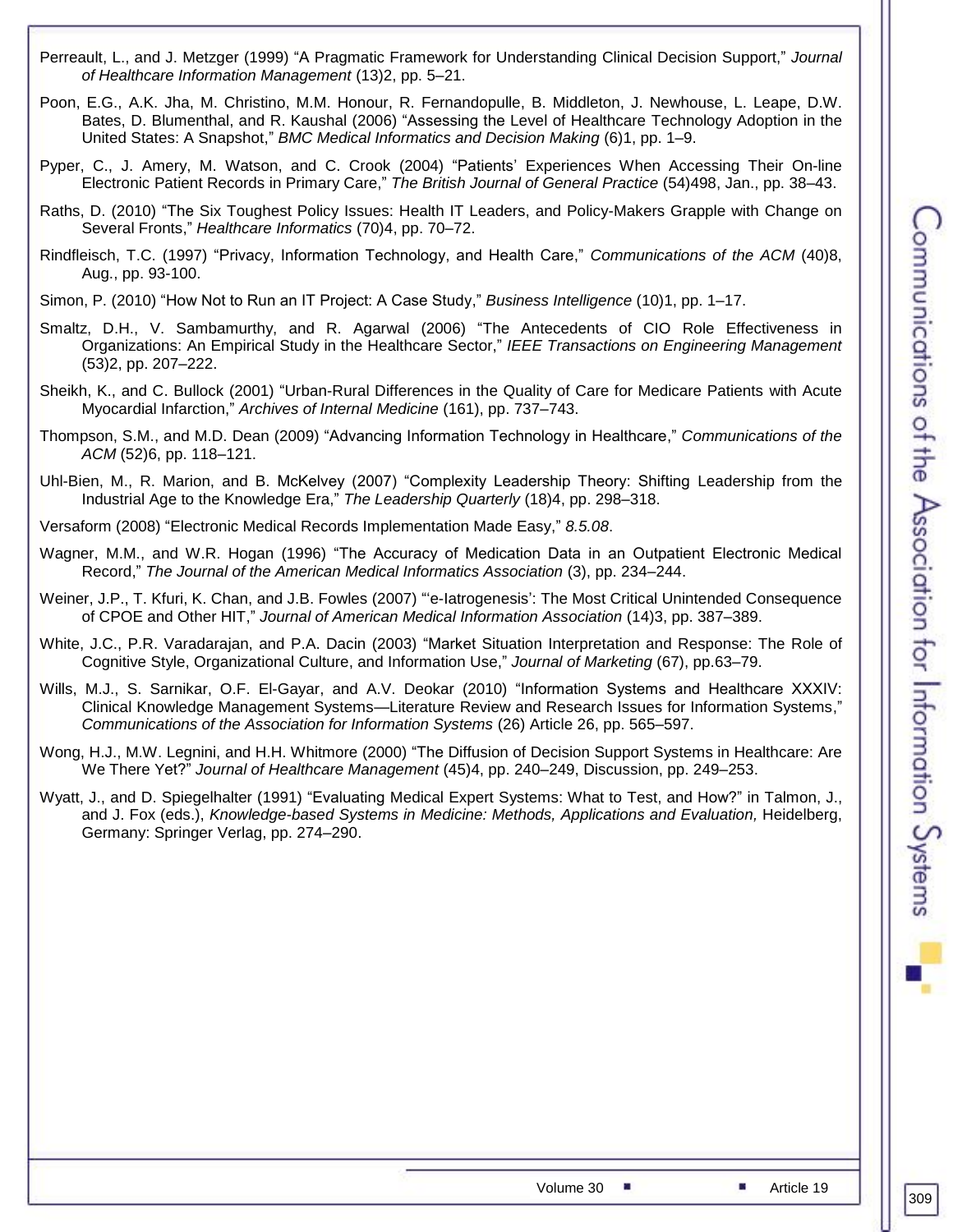### **APPENDIX A: HEALTHCARE INFORMATION TECHNOLGY MANAGEMENT: KEY ISSUES SURVEY**

(Relevant portions of the questionnaire are shown below.)

The use of information technology in healthcare provides tremendous opportunities for improving care and reducing costs. In this research, we are trying to identify the key information technology (IT) issues for healthcare CIOs and CEOs. This baseline survey will set the stage for a detailed examination of specific issues. Results from the study will assist in focusing your attention on critical areas of concern as we modernize our health systems. The completion of the survey takes no longer than 10 minutes.

We have identified the following issues based on a review of the literature and discussions with healthcare experts. Please rate each issue on a 7-point scale. Circle 1 if the issue is extremely important, 4 if it is moderately important, and 7 if it is not important at all. Please provide your rating in the middle Rating column. Do not use the rightmost column labeled "Top 10 Rank" at this time.

| IT in Healthcare Issue                                                                                    | Rating                        | Top 10 |
|-----------------------------------------------------------------------------------------------------------|-------------------------------|--------|
|                                                                                                           | High<br>Low                   | Rank   |
| Implementation of electronic medical records                                                              | 1234567                       |        |
| Change management from paper to electronic medical records                                                | 1 2 3 4 5 6 7                 |        |
| Quality assurance of electronic records                                                                   | 1 2 3 4 5 6 7                 |        |
| System-wide approach to patient identity management                                                       | 2 3 4 5 6 7<br>$\mathbf{1}$   |        |
| Information technology infrastructure issues                                                              | 234567<br>$\mathbf{1}$        |        |
| Measuring the effectiveness of IT in healthcare                                                           | 2 3 4 5 6 7<br>$\mathbf{1}$   |        |
| Technology support for home healthcare                                                                    | 2 3 4 5 6 7<br>$\mathbf{1}$   |        |
| Managing the cost of information technology                                                               | 2 3 4 5 6 7<br>$\mathbf{1}$   |        |
| IT human resources development                                                                            | 2 3 4 5 6 7<br>$\mathbf{1}$   |        |
| Scanning IT trends and timely implementation of selected technologies                                     | 2 3 4 5 6 7<br>$\mathbf{1}$   |        |
| IT support for healthcare supply chain (e.g., pharmaceuticals, pharmacies)                                | 2 3 4 5 6 7<br>$\mathbf{1}$   |        |
| IT support for insurance companies                                                                        | 234567<br>$\mathbf{1}$        |        |
| Managing the release-of-information process                                                               | 234567<br>$\mathbf{1}$        |        |
| Compliance with regulations (e.g., HIPAA)                                                                 | 2 3 4 5 6 7<br>$\mathbf{1}$   |        |
| Using IT to enable consumer empowerment in healthcare                                                     | 2 3 4 5 6 7<br>$\mathbf{1}$   |        |
| Controlling healthcare costs with information systems                                                     | 2 3 4 5 6 7<br>$\mathbf{1}$   |        |
| IT's role in healthcare outsourcing (within the country)                                                  | 2 3 4 5 6 7<br>$\mathbf{1}$   |        |
| IT's role in healthcare offshoring (outside the country)                                                  | 2 3 4 5 6 7<br>1              |        |
| Building of regional and national health databases/network                                                | 2 3 4 5 6 7<br>$\mathbf{1}$   |        |
| Implementation of personal health record (PHR)                                                            | 2 3 4 5 6 7<br>$\mathbf{1}$   |        |
| Business model change to embrace IT in healthcare                                                         | 2 3 4 5 6 7<br>1              |        |
| Decision support systems for physicians and clinics                                                       | 2 3 4 5 6 7<br>$\mathbf{1}$   |        |
| Decision support systems for hospital units                                                               | 2 3 4 5 6 7<br>$\overline{1}$ |        |
| Decision support systems for consumers                                                                    | 2 3 4 5 6 7<br>1              |        |
| Decision support systems for pharmacies                                                                   | 1 2 3 4 5 6 7                 |        |
| IT support for telemedicine (i.e., remote care and procedures)                                            | 234567<br>$\mathbf{1}$        |        |
| Group collaboration systems in healthcare                                                                 | $\mathbf{1}$<br>2 3 4 5 6 7   |        |
| Improving quality of care with information technology                                                     | 2 3 4 5 6 7<br>$\overline{1}$ |        |
| Reducing healthcare errors with information technology                                                    | 2 3 4 5 6 7<br>1              |        |
| Utilizing IT to provide a safe work environment                                                           | 2 3 4 5 6 7<br>$\mathbf{1}$   |        |
| Health information systems interoperability                                                               | 2 3 4 5 6 7<br>1              |        |
| Disaster preparedness and recovery                                                                        | 234567<br>$\mathbf{1}$        |        |
| Security of electronic records                                                                            | 2 3 4 5 6 7<br>1              |        |
| Privacy of electronic records                                                                             | 2 3 4 5 6 7<br>$\mathbf{1}$   |        |
| *If you would like to add more issues, please write them below and provide a rating in the middle column. |                               |        |

Please go back to the above list, select the top ten most important issues, and rank them from 1 to 10, where 1 is the most important and 10 is the least. Place your rank in the rightmost column above. Remember, you do not need to rank all issues, just the top ten. It may be helpful to consider only those you previously rated between 1 and 3 in the middle column.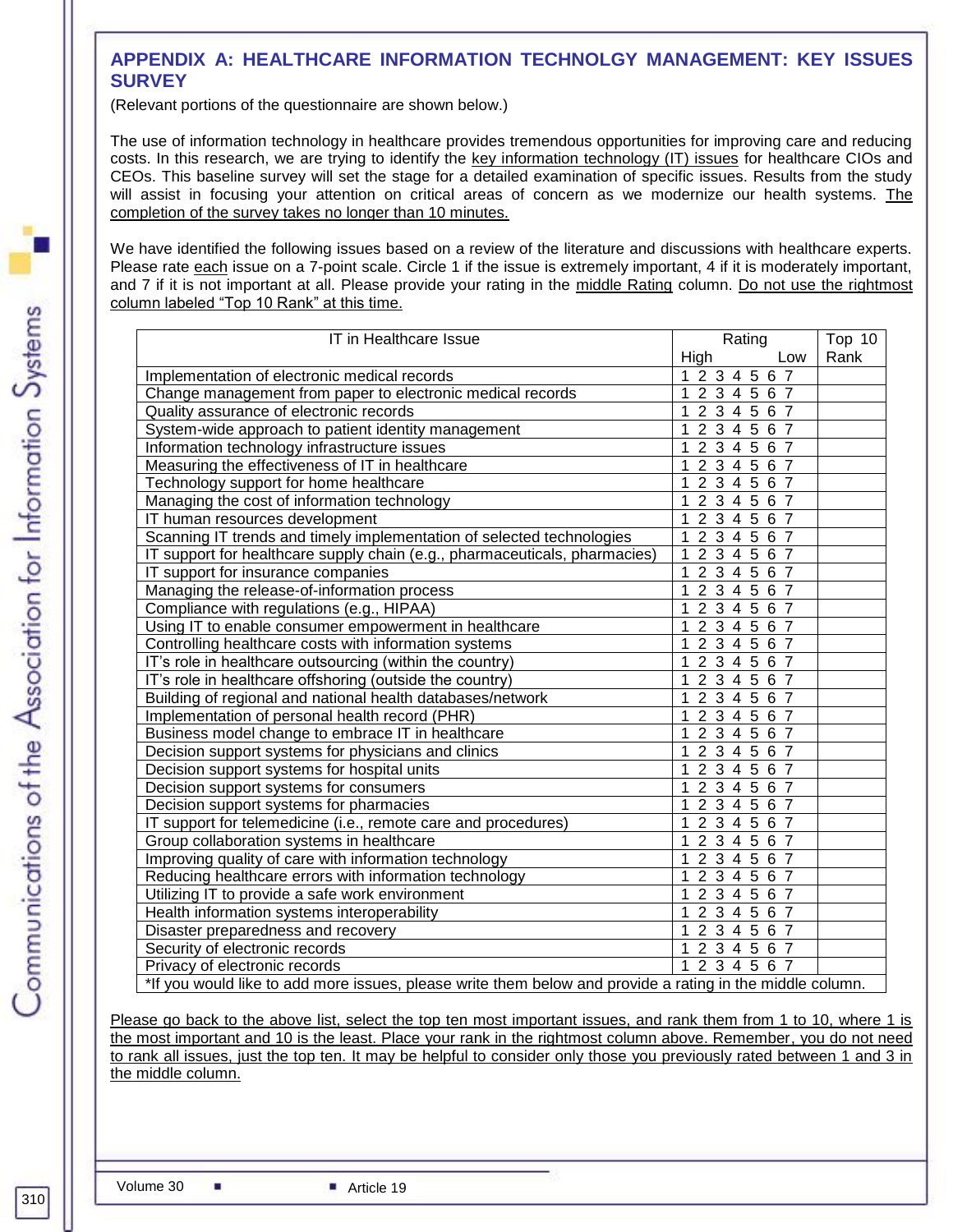### Hospital Culture

Distribute 100 points among the four categories depending on how *similar* the category description is to your hospital.

### *Category I Points: \_\_\_\_\_\_\_\_\_\_*

- My hospital is a very dynamic and entrepreneurial place. People are willing to stick their necks out and take risks.
- The head of my hospital is generally considered an entrepreneur, an innovator, or a risk taker.
- The glue that holds my hospital together is a commitment to innovation and development. There is an emphasis on being first.
- My hospital emphasizes growth and acquiring new resources. Readiness to meet new challenges is important.

### *Category II Points: \_\_\_\_\_\_\_\_\_\_*

- My hospital is a very personal place. It is like an extended family. People seem to share a lot of themselves.
- The head of my hospital is generally considered a mentor, sage, or a father or mother figure.
- The glue that holds my hospital together is loyalty and tradition. Commitment to this hospital runs high.
- My hospital emphasizes human resources. High cohesion and morale in the hospital are important.

### *Category III Points: \_\_\_\_\_\_\_\_\_\_*

- My hospital is a very formalized and structured place. Established procedures generally govern what people do.
	- The head of my hospital is generally considered a coordinator, an organizer, or an administrator.
- The glue that holds my hospital together is formal rules and policies. Maintaining a smooth-running institution is important here.
- My hospital emphasizes permanence and stability. Efficient, smooth operations are important.

### *Category IV Points: \_\_\_\_\_\_\_\_\_\_*

- My hospital is very production oriented. A major concern is with getting the job done, without much personal involvement.
- The head of my hospital is generally considered a producer, a technician, or a hard driver.
- The glue that holds my hospital together is the emphasis on tasks and goal accomplishment. A productionorientation is commonly shared.
- My hospital emphasizes competitive actions and achievement. Measurable goals are important.

Please circle the numbers in the following scales which best describe the orientation of your healthcare organization. Circle "1" if the statement on the left best describes your situation. Circle "7" if the statement on the right best describes your situation. Circle 2, 3, 4, 5, or 6 if you are in between.

|    |                                                                                                                                                                   |                |      |            |            |                            | Volume 30<br>Article 19<br>٠<br>a.                                                                                        |
|----|-------------------------------------------------------------------------------------------------------------------------------------------------------------------|----------------|------|------------|------------|----------------------------|---------------------------------------------------------------------------------------------------------------------------|
|    | Location (circle one):                                                                                                                                            | Urban          |      |            | Rural      |                            |                                                                                                                           |
|    | Hospital ownership (circle one): Government<br>Community                                                                                                          | Not-for-profit |      |            | For-profit | <b>Military University</b> |                                                                                                                           |
|    | Number of beds in the hospital:                                                                                                                                   |                |      |            |            |                            |                                                                                                                           |
|    | Number of employees in the hospital:                                                                                                                              |                |      |            |            |                            |                                                                                                                           |
|    | Your job title (circle one):                                                                                                                                      | <b>CIO</b>     | CEO. | <b>CFO</b> | IS Manager |                            | Other                                                                                                                     |
|    | Owing to the nature of the environment, it is 1 2 3 4 5 6 7<br>best to explore it gradually via cautious,<br>incremental behavior.                                |                |      |            |            |                            | Owing to the nature of the environment,<br>bold, wide-ranging acts are necessary<br>to achieve the hospital's objectives. |
| 3. | A strong proclivity for low-risk projects (with 1 2 3 4 5 6 7<br>normal and certain rates of return)<br>In general, the top managers of my hospital believe that: |                |      |            |            |                            | A strong proclivity for high risk projects<br>(with chances of very high returns)                                         |
| 2. | A strong emphasis on the marketing of tried 1 2 3 4 5 6 7<br>and true practices<br>In general, the top managers of my hospital have:                              |                |      |            |            |                            | A strong emphasis on R&D,<br>technological leadership and innovation                                                      |
| 1. | In general, the top managers of my hospital favor:                                                                                                                |                |      |            |            |                            |                                                                                                                           |

311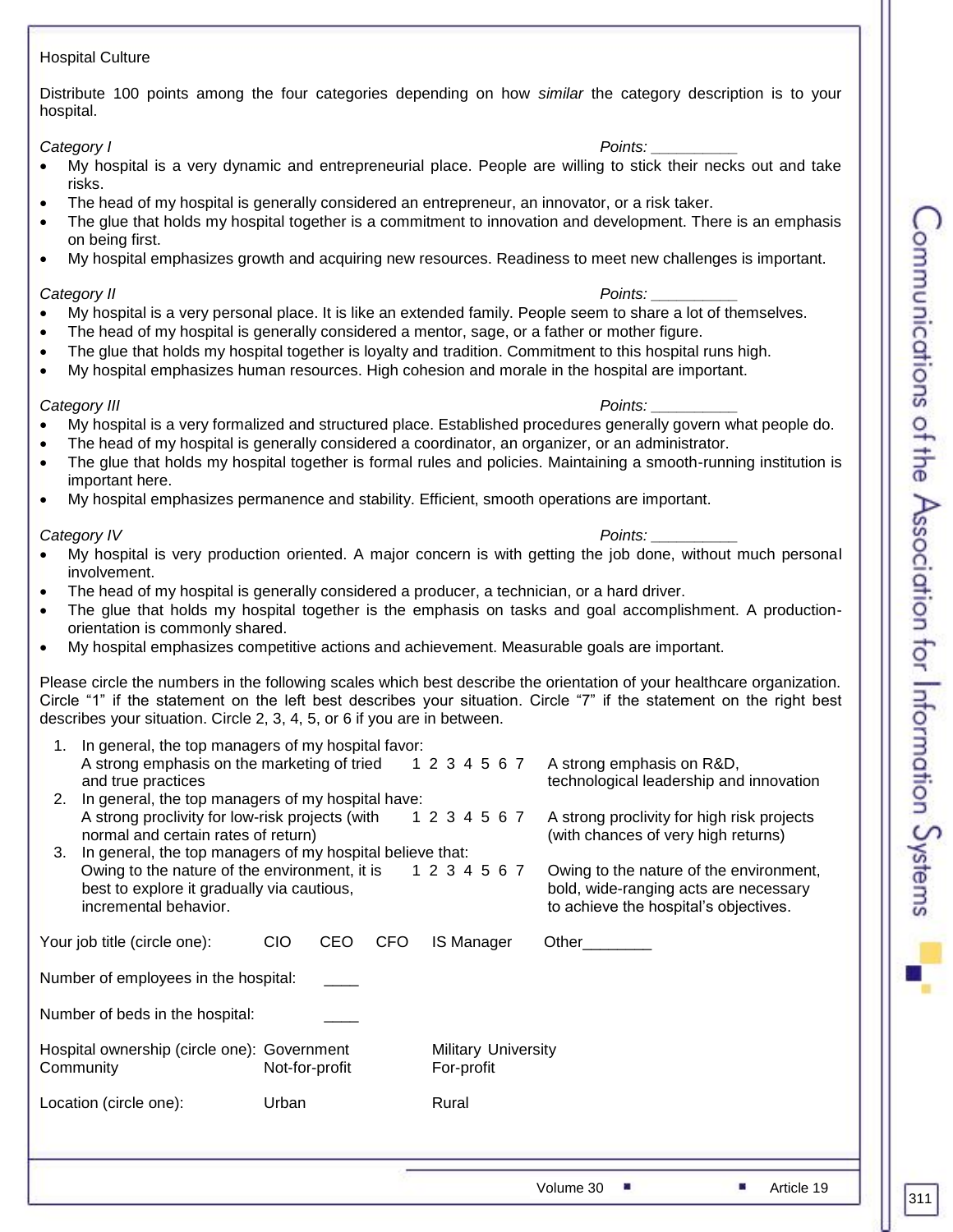| Service type (circle one):<br>Psychiatric<br>Rehabilitation                                   | General medical/surgical<br>Long-term care<br>Other              | Specialized |    |
|-----------------------------------------------------------------------------------------------|------------------------------------------------------------------|-------------|----|
|                                                                                               | Do you have an approved physician teaching or residency program? | Yes         | No |
| Is the hospital part of a larger hospital system?                                             |                                                                  | Yes         | No |
| Is the hospital being managed by an external firm?                                            |                                                                  | Yes         | No |
| Your number of years in healthcare management<br>Your number of years in the current position |                                                                  |             |    |

### **ABOUT THE AUTHORS**

**Prashant Palvia** is Joe Rosenthal Excellence Professor in the Bryan School of Business & Economics at the University of North Carolina at Greensboro. He received his Ph.D. from the University of Minnesota. He works extensively in the field of Global Information Technology Management (GITM) and chairs the annual GITMA world conference. Professor Palvia is the Editor-in-Chief of *the Journal of Global Information Technology Management* and has published ninety-six journal articles in such outlets as the *MIS Quarterly, Decision Sciences, CACM, CAIS, Information & Management, Decision Support Systems*, and *ACM Transactions on Database Systems*, and over 170 conference articles. He has co-edited four books on Global Information Technology Management.

**Kevin B. Lowe** is the Burlington Industries Research Excellence Professor at the University of North Carolina at Greensboro where he serves as Head of Department in Business Administration for the Bryan School of Business and Economics. An Associate Editor at *The Leadership Quarterly*, *International Journal of Dependable and Trustworthy Information Systems*, and *International Journal of Information Security and Privacy,* he also serves on the editorial boards of the *Journal of Management*, *Journal of Organizational Behavior*, *Journal of Leadership and Organizational Studies* and the *Journal of World Business*. Dr. Lowe holds a Ph.D. in Organizational Behavior from Florida International University.

**Hamid Nemati** is an Associate Professor of Information Systems at the Information Systems and Operations Management Department of The University of North Carolina at Greensboro. He holds a doctorate from the University of Georgia. He has extensive professional experience as a consultant with a number of major corporations. His research specialization is in the areas of Decision Support Systems, Data Analytics, Health IT, and Information Security and Privacy. His research articles have appeared in a number of prestigious journals. He has widely presented nationally and internationally. Dr. Nemati is the Editor-in-Chief of the *International Journal of Information Security and Privacy*.

**Tim Jacks** is a Ph.D. candidate in Information Systems and Operations Management at the University of North Carolina at Greensboro after eighteen years of industry experience in IT and management. He has previous publications in *Decision Support Systems* and *Business Process Management Journal,* as well as in conference proceedings for ICIS, AMCIS, and GITMA. Research interests include IT occupational culture, IT/Business strategic alignment, and electronic health records. He will be joining the faculty of Southern Illinois University at Edwardsville in the department of Computer Management and Information Systems in the Fall of 2012.

Copyright © 2012 by the Association for Information Systems. Permission to make digital or hard copies of all or part of this work for personal or classroom use is granted without fee provided that copies are not made or distributed for profit or commercial advantage and that copies bear this notice and full citation on the first page. Copyright for components of this work owned by others than the Association for Information Systems must be honored. Abstracting with credit is permitted. To copy otherwise, to republish, to post on servers, or to redistribute to lists requires prior specific permission and/or fee. Request permission to publish from: AIS Administrative Office, P.O. Box 2712 Atlanta, GA, 30301-2712, Attn: Reprints; or via e-mail from [ais@aisnet.org.](mailto:ais@aisnet.org)